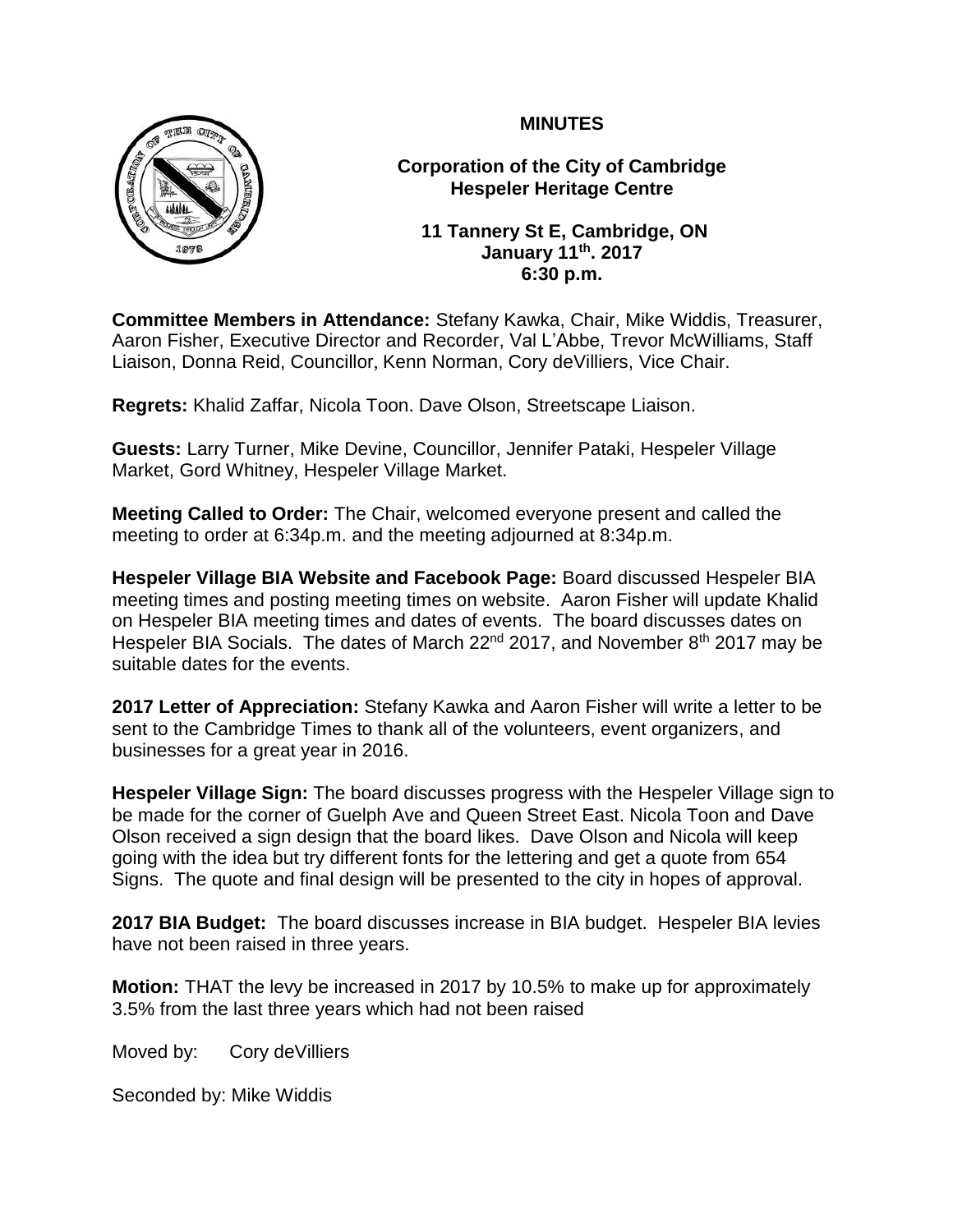#### CARRIED

**Waterloo Regional Tourism Marketing Corporation:** Aaron Fisher submitted the five events that was agreed on to advertise in Explore Waterloo Region magazine. The board discussed the full page that will be in the 2017 Explore WR magazine.

**Motion:** THAT Kenn Norman will design the full page advertising for the 2017 Exploring Waterloo Region Magazine using the "trails" photo provided by Nicola Toon.

Moved by: Stefany Kawka

Seconded by: Val L'Abbe

**Hespeler Village Market:** Jennifer Pataki and Gord Whitney update board on progress for the Hespeler Village Market for 2017. The Hespeler Market had a good year in 2016 and look to make improvments. The board discusses ways which the BIA can help including help advertising and planning dates for events to coordinate with the Hespeler Village Market. Aaron Fisher will ask Jennifer Reiner if she would be interested in being a volunteer and possible board member for the Hespeler Village Market.

The opening date for the Farmers Market will be in June 9<sup>th</sup>.

**Close of Meeting:** THAT the December 11th, 2017 meeting of the Hespeler BIA Advisory Committee does now adjourn at 8:34p.m.

Moved by: Stefany Kawka Seconded by: Mike Widdis

CARRIED

\_\_\_\_\_\_\_\_\_\_\_\_\_\_\_\_\_\_\_\_\_\_\_\_\_\_\_ Chair – HESPELER BIA

\_\_\_\_\_\_\_\_\_\_\_\_\_\_\_\_\_\_\_\_\_\_\_\_\_\_\_ Recording Secretary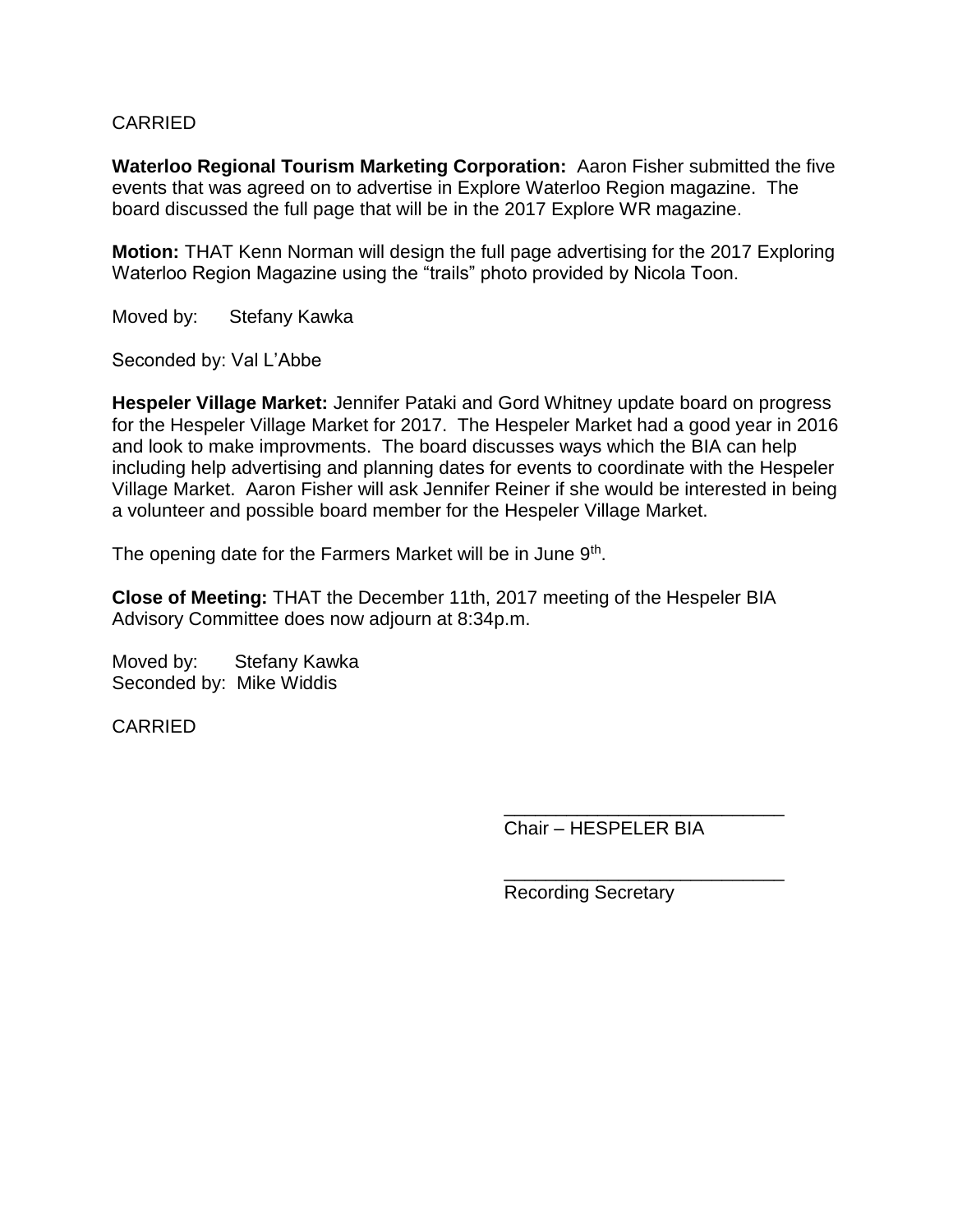

**Corporation of the City of Cambridge Hespeler B.I.A.**

 **11 Tannery Street E., Cambridge, ON February 8, 2017 6:30 p.m.**

**Committee Members in Attendance:** Stefany Kawka, Chair, Aaron Fisher, Executive Director and Recorder, Trevor McWilliams, Staff Liaison, Nicola Toon. Khalid Zaffar, Valerie Labbe, Mike Devine, Councillor, Dave Olson, Streetscape Liaison

**Regrets:** Cory deVilliers, Vice Chair, Mike Widdis, Treasurer, Donna Reid, Councillor

**Guests:** Larry Turner and Julianna Petrovich, City of Cambridge Parking Working Group

# **Meeting Called to Order**

The Chair, welcomed everyone present and called the meeting to order at 6:31p.m. and the meeting adjourned at 8:40 p.m.

# **Parking Working Group:**

Julianna provided an update from the City of Cambridge Parking Working Group whose goal is to have one system overall for all three core areas. Need to find a solution to visitors unable to find parking in the core areas. Need to budget for Hespeler's future parking requirements especially with new development. As next steps Julianna will be meeting with City Engineering and Planning as next steps before finalizing to hopefully occur by summer 2017. Of the eight recommendations the highlights were:

# **1. Queen Street Parking**

Change current 2-hour parking on Queen Street in downtown Hespeler to 1-hour parking. This is only for Queen Street and Tannery Street. Question around whether this would be during business hours only? Julianna will go back and review the existing bylaws but stressed importance of keeping any change minimal and simplified. Timed parking is not part of the Parking Working Group Study.

BIA board members agreed that Queen Street could be changed to 1-hour free parking as a trial and Julianna will go back and review the existing bylaws for core business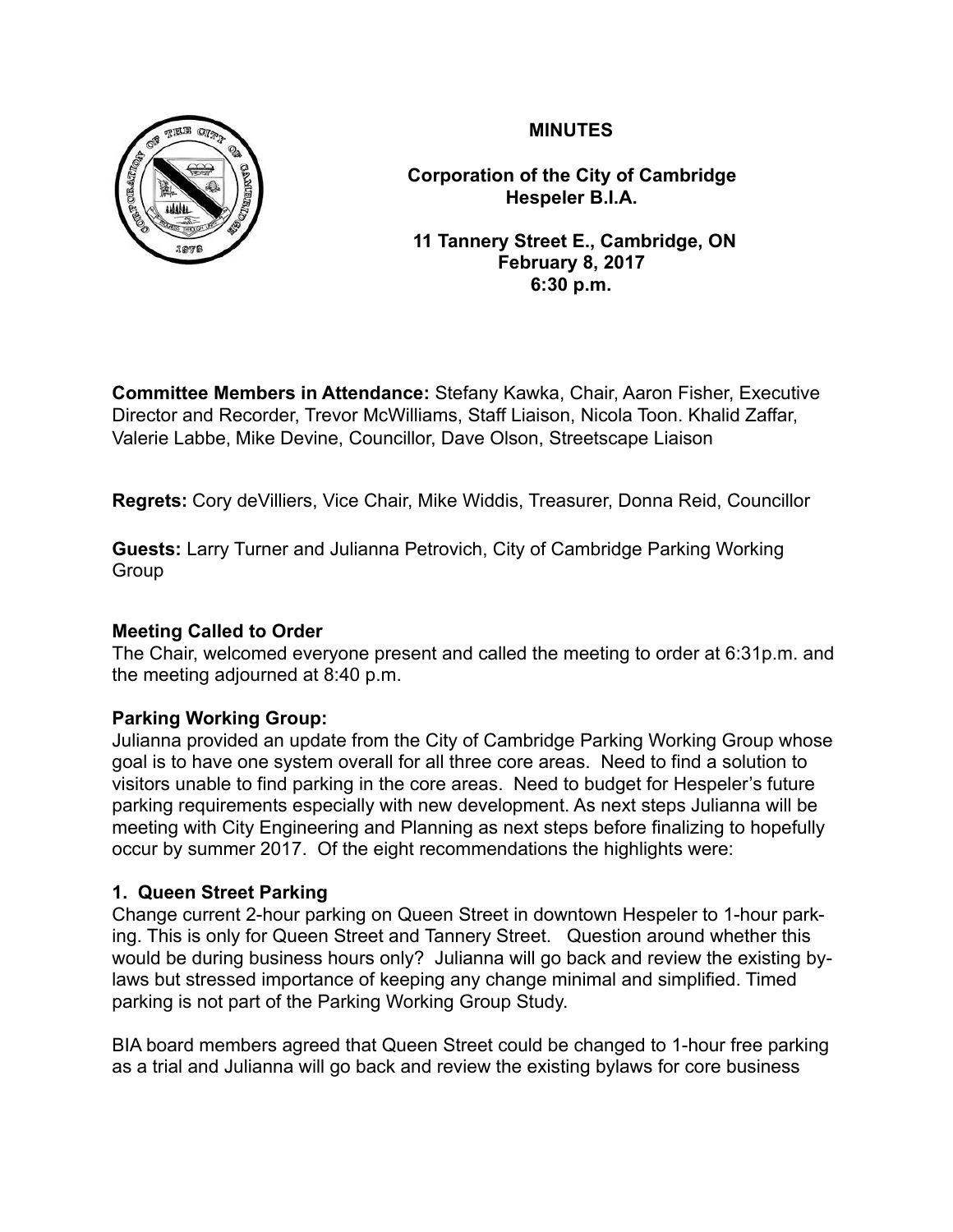hours of Monday-Friday 9am to 6pm or whether the 1-hour free parking would be 24 hours, everyday (evenings and weekends included).

### **2. Hespeler Public Lots**

As far as any change for the two public parking lots in Hespeler, both Adam Street (Library) and Queen Street public lot (beside Bank of Montreal) Councillor Devine recommended that we leave existing parking until the Hespeler future use study is done.

### **3. Parking Meters**

Julianna mentioned that there are 4 parking meters in storage from streetscaping. Discussion on whether they should be re-installed and where? This was also left for review as part of the Hespeler future use study when it occurs.

Councillor Devine requested that Julianna look into more directional signage for visitors around parking and also requested larger signage and signage moved closer to road for lot beside Bank of Montreal and Ernie's on Queen Street as it is no longer visible since bus shelter was installed.

The next Parking Working Group meeting will be held on **February 21, 2017**

#### **Correspondence Updates:**

Aaron shared that a TV/Movie production staff will be in the area this Friday February 10th to assess the area for potential filming later this year. No other details at this time but just awareness for BIA board members.

#### **New Sign Application**

A new sign application has been received for 5 Queen Street East. Business name is Le Jardin. They are not looking at lighting at this time although agreement that there is a street light outside so not a priority for lighting to be included. Three designs presented and reviewed. Sign quote is \$1555 (tax excluded). Approval of grant for 50% of the cost of sign by all board members in attendance.

#### **Art Corner Project at Queen/Adam Street**

Dave has met with Tim at 654 Signs to review our recommendations from last BIA meeting. As next steps Tim would like a deposit should we wish to proceed further.

Sign design includes three gears (actual gears and one or two may be from Crow Foundry). Font is historical to that period (1858). Stainless steel or aluminium letters and lights are inside the letters and halos back. Village would be cut out and back-lit. Base is concrete or cedar.

Kenn made a motion that we agree to approve the design concept and proceed with purchase of the sign from 654 Signs. Val seconded the motion. All voted to proceed. Motion carried.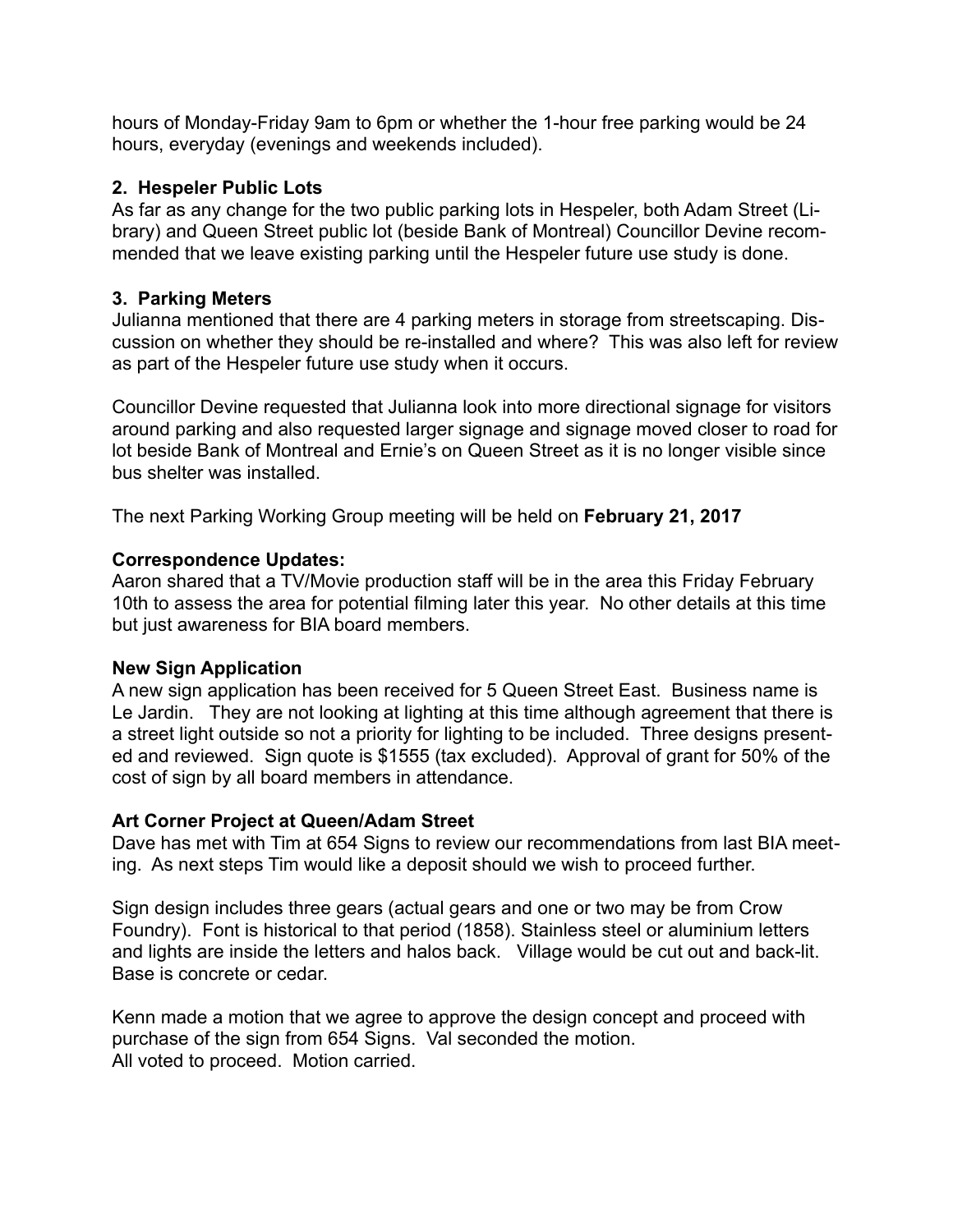Councillor Devine agreed to follow up with City tomorrow as far as next steps to issue an (acceptance of proposal? *or* purchase order?) so a deposit can be provided as a retainer. Goal is to have this installed by this summer if possible.

#### **Flowers and Landscaping**

Dave will follow up with Hespeler Horticultural Society once he has a proposal ready to look into the possibility of that group handling the garden at the corner of Queen/Adam Street and also possibly the garden behind the Gazebo next to 27 Queen Street East which is not maintained by the City.

Dave will also get quotes from K&K and confirm with Mike Widdis, Treasurer by April to proceed with flower baskets to be red/white themed for Canada 150 this year.

Aaron will proceed with ordering more snowflakes for Queen Street West for next winter and will update board on how many we are able to order based on funds available.

# **Advertising with Explore Waterloo Magazine**

Kenn provided the update that Explore Waterloo Magazine have been provided with dates to share on their website for Hespeler events happening this year. Kenn also provided the update that the full-page ad discussed at the last meeting was in error and not part of the Travel Guide publication. However, the FHM will adapt the ad they had created for the back cover of the FHM annual members' Journal being distributed in March.

#### **March 22, 2017 BIA Social**

Confirmed that FHM will host. Items to share at this social were discussed including:

- 1. Unveiling the new Hespeler sign
- 2. Farmer's Market update. Aaron to invite that group to attend.
- 3. Recognition to Deb at the FHM building for her willingness to help and allow the clock to be installed as part of the Hespeler Reunion.
- 4. Introducing new businesses (Oak & Barrel, Le Jardin, Farm to Fork, Hespeler Spaces). Aaron to ensure they are all invited and if unable to attend he will ask that they provide a brief update we can share on who they are and a little bit about their business.
- 5. Reminder to all about the signage and Building restoration programs
- 6. Canada 150 reminder to all businesses and chance to share anything they are doing as part Canada 150 especially on Saturday July 1st.

# **FHM banners for Canada 150**

FHM has \$2K to allocate to banners to promote the FHM and Hespeler for Canada 150. Kenn shared a sample of the proposed banner. Suggestion that he send a copy to Trevor to ensure the city okay with the proposed banner and sanction it and then Kenn will confirm with Mike Widdis, Treasurer on next steps to proceed.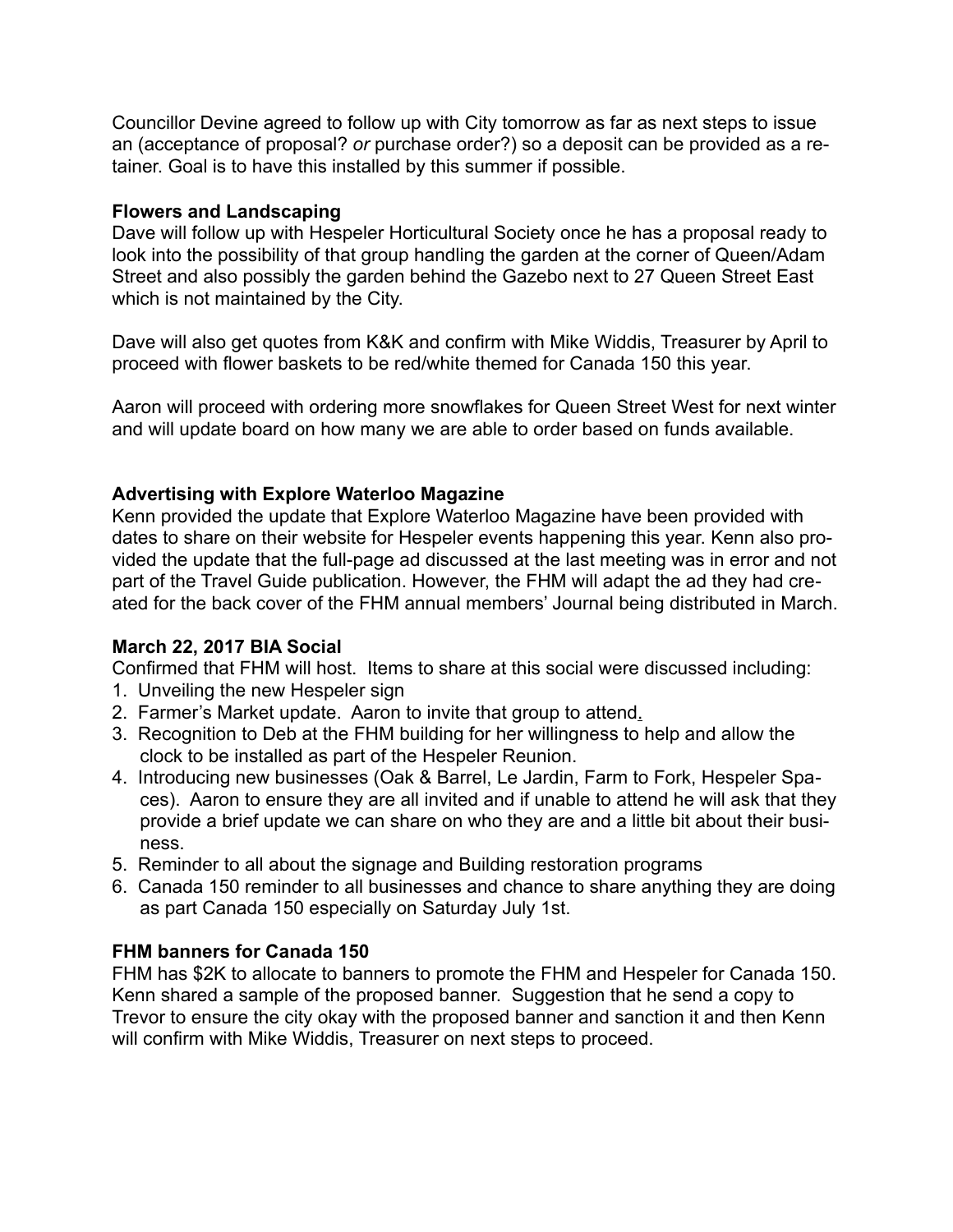Larry mentioned that the Hespeler Reunion Meeting was held recently and committee felt it would be good to keep reunion in front of the public. Discussion of sharing cost of future banners with Hespeler Reunion committee if and when required.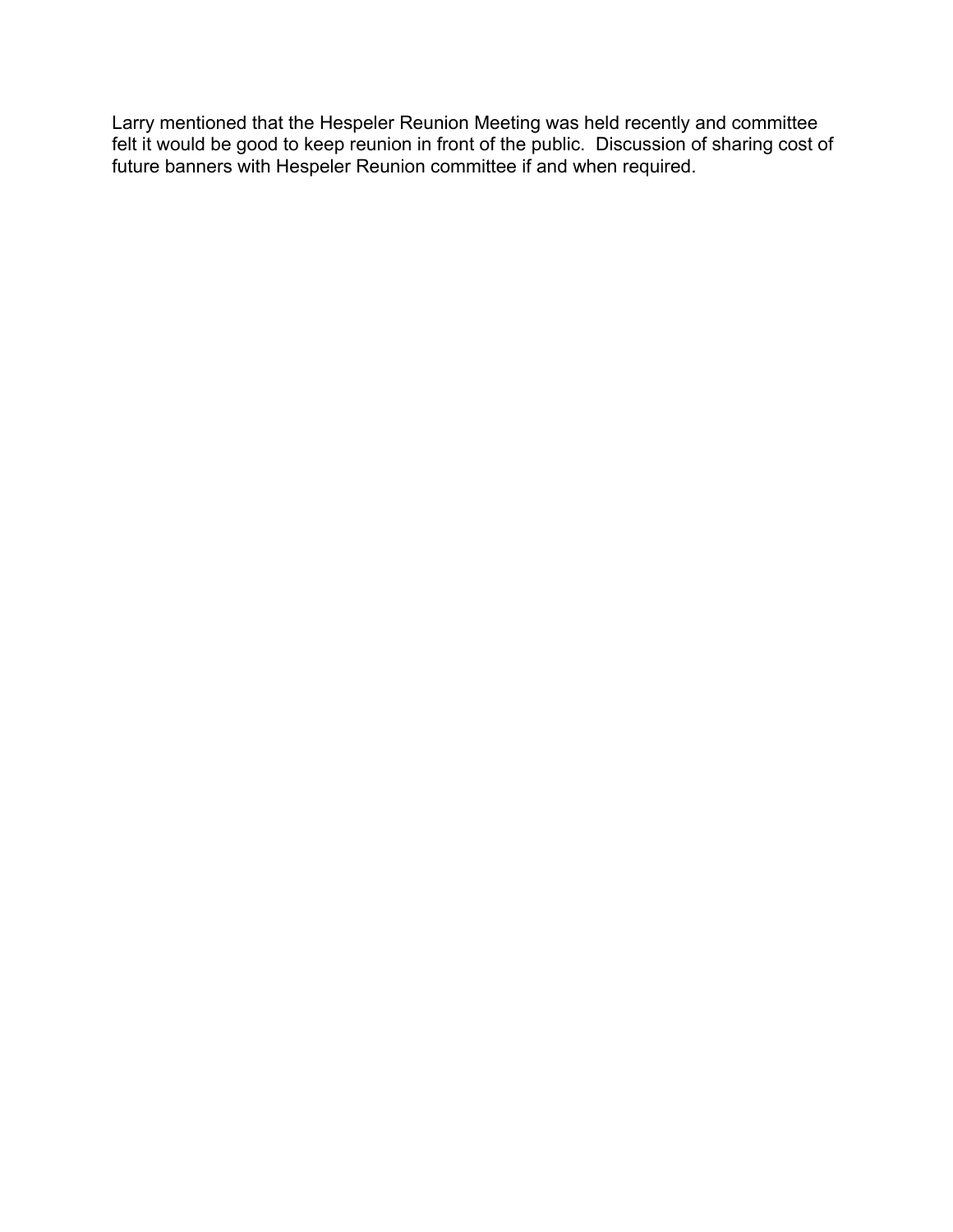



**Corporation of the City of Cambridge Hespeler Heritage Centre**

 **11 Tannery St E, Cambridge, ON March 22, 2017 6:30 p.m.**

No Meeting this month so no minutes to post.

A BIA Social was held at the FHM (Fashion History Museum).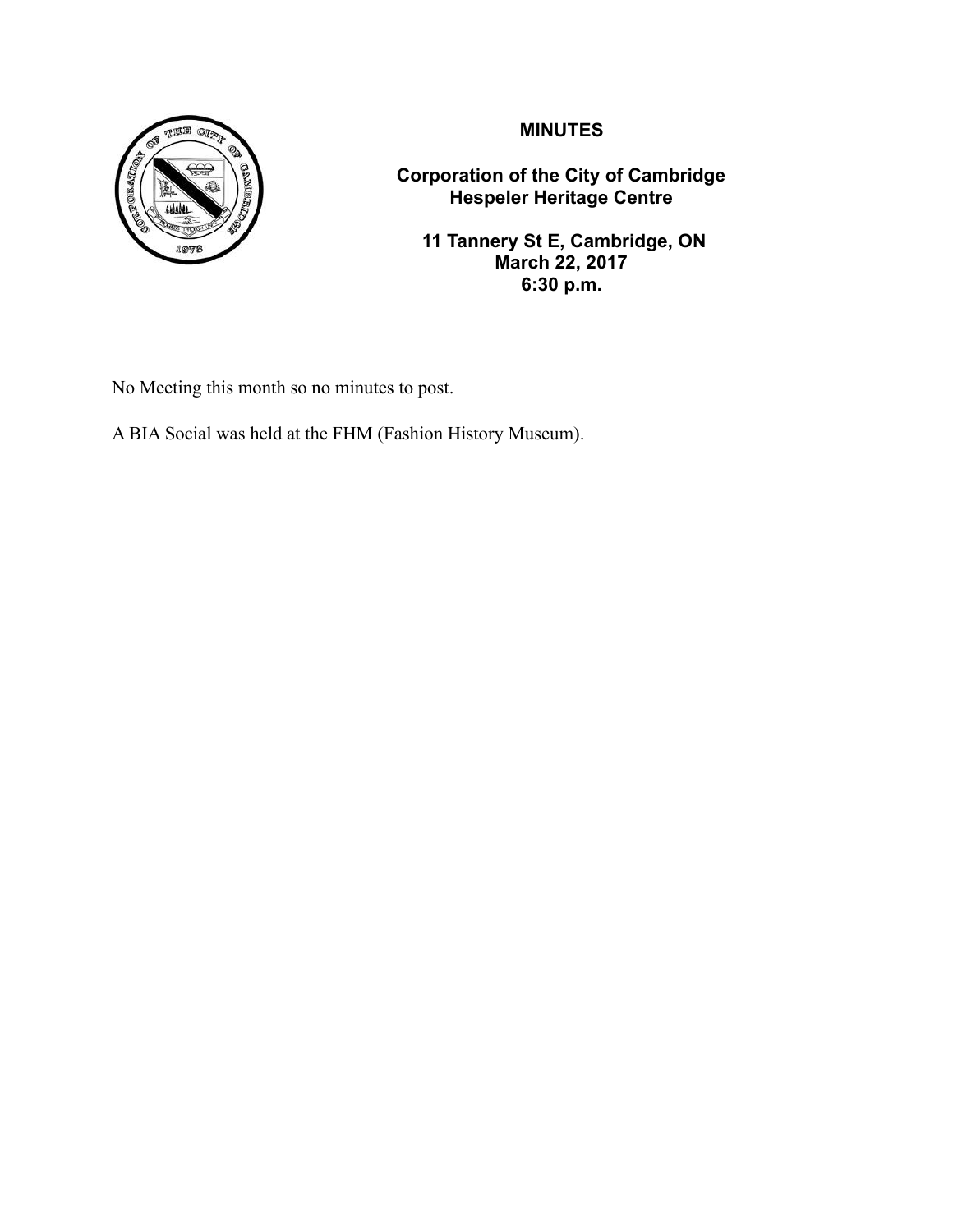

**Corporation of the City of Cambridge Hespeler Heritage Centre**

 **11 Tannery St E, Cambridge, ON April 12, 2017 6:30 p.m.**

**Committee Members in Attendance;** Stefany Kawka, Chair, Cory deVilliers, Vice Chair, Mike Widdis, Treasurer, Aaron Fisher, Executive Director, Val L'Abbe, Recorder, Kenn Norman, Nicola Toon, Khalid Zaffar, Trevor McWilliams, Staff Liaison, Councillor Donna Reid, Councillor Mike Devine

**Guests:** Larry Turner

# **Meeting Called to Order**

The Chair, welcomed everyone present and called the meeting to order at 6:35p.m. and the meeting adjourned at 8:32p.m.

# **Approval of Minutes**

Moved by: Kenn Norman Seconded by: Mike Devine

THAT the minutes of the Hespeler Business Improvement Area Committee meeting of the February 8, 2017 be approved as written.

#### CARRIED

#### **Monthly Minutes**

Reminder that all monthly minutes and meeting agenda be posted to our website. Val to send PDF copy to Khalid to post.

#### **Hespeler BIA Volunteer**

Aaron mentioned that staff member who works at Creme and has experience in web design looking to volunteer with BIA. Aaron to approach Justin to encourage him on a volunteer basis to assist with website and promotion of Hespeler.

# **Correspondence**

Email contact list for Hespeler BIA members needs to be updated. Aaron to create a contact list for all to review.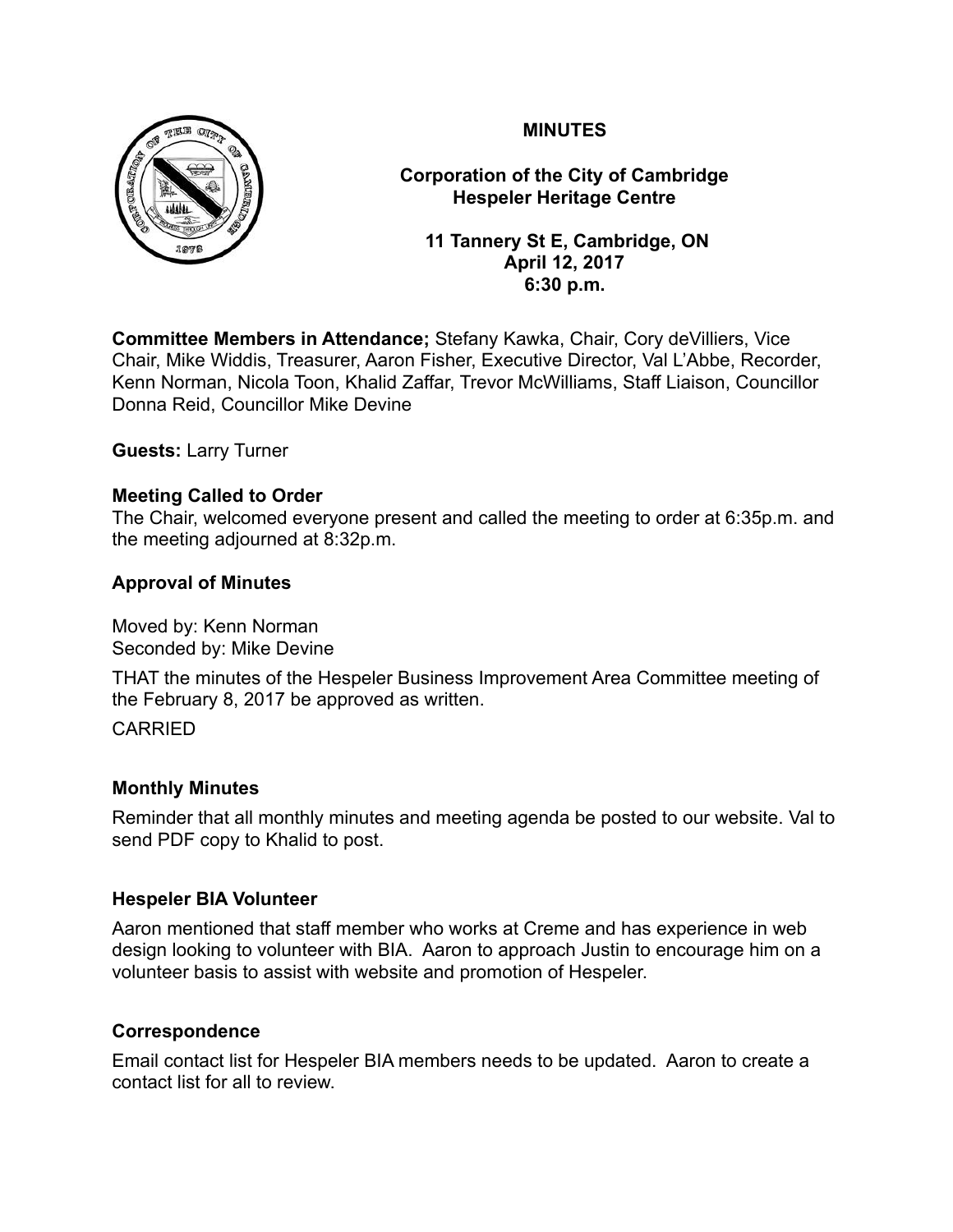#### **Calendar of Events**

Local businesses want a listing of activities and events going in in the downtown core. This information will be added to our Hespeler BIA website and we will also send copy to Trevor McWilliams for the City website. Reminder that City of Cambridge Community Services has a schedule of events that we can also link on our Hespeler BIA website.

#### **Art Corner at Queen/Guelph Avenue**

Update that this has been postponed until 2018 due to Adam Street re-construction. There is underground work needed with Energy+ before sign can be installed. City has arranged for PO number and meeting next week with Engineering and 654 Signs. In the interim looking at ensuring garden elements in place for this summer and in place for May 24th. Nicola volunteered to meet with City Horticultural staff (Nathan) and Engineering staff on plans for this garden space this summer.

#### **Hespeler Pow Wow in August**

Possible plans with Conestoga College and KW Grassroots Pow Wow. They are looking for new venue and Forbes Park being considered. Potential dates are end of August 19/26th.

Moved by: Cory deVilliers Seconded by: Nicola Toon

THAT a motion to sponsor \$1K for pow wow which is contingent on Canada 150 funding and approvals from City of Cambridge.

CARRIED

# **Adam Street Reconstruction**

April 24th meeting at Johnson Centre around Adam St. reconstruction. BIA can promote on our website and facebook so local businesses are aware. and an email will be sent to membership.

#### **Banners**

Advised that all BIA's are now required to make an application to City of Cambridge to hang banners. BIA's each need to apply and pay a small fee (\$50.00) whenever banners are hung.

LPGA Banners for annual LPGA tournament are expected to go up in May for their event in June. Reminder that volunteers are always needed for this event.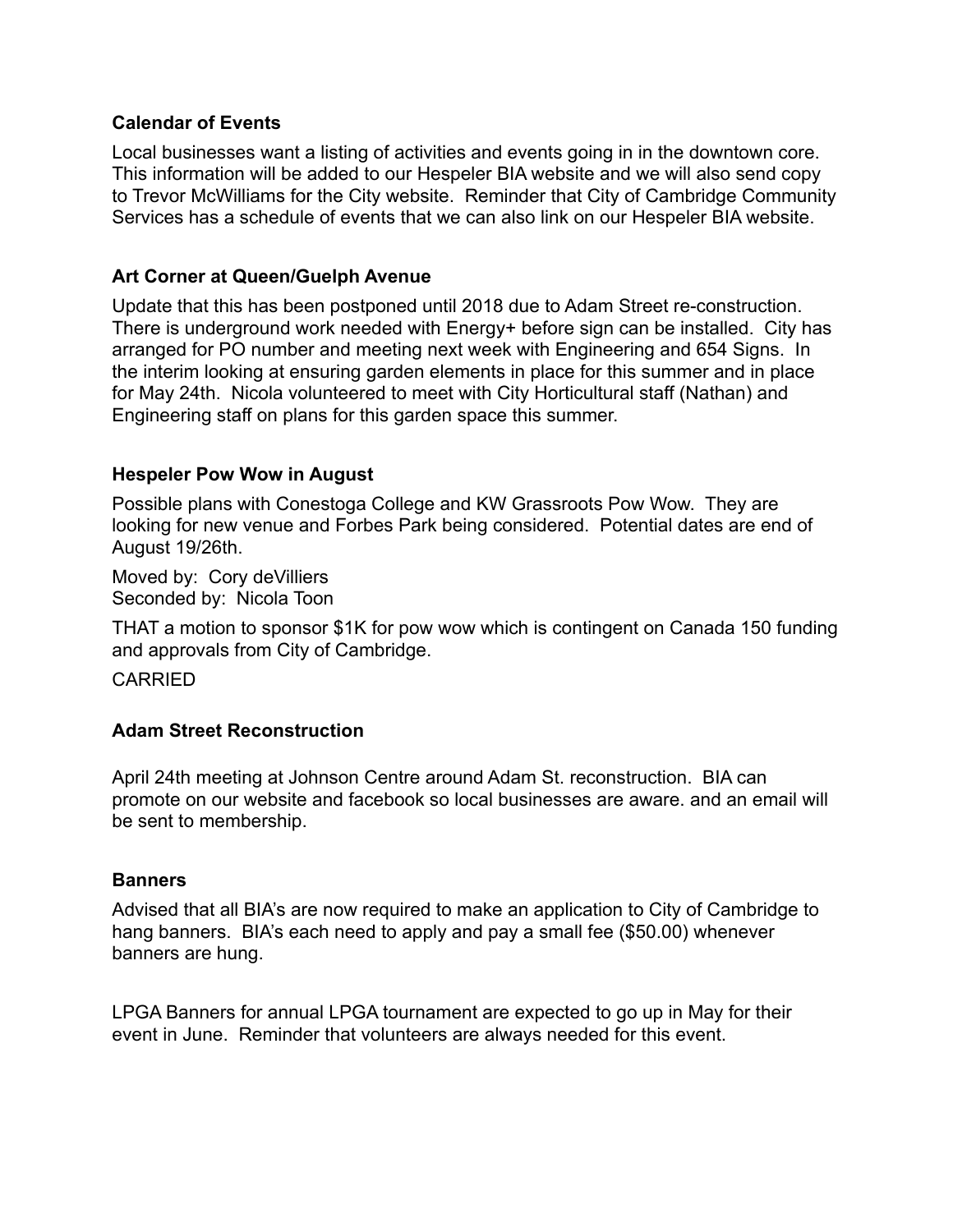Motion to go forward with funds currently set aside in the budget to be used for banners and to proceed with theme and content of banners. Several options being reviewed including Canada 150+ theme to include first nations as well as possibly a Hespeler Village Market option. Will also need to confirm the number of banners needed.

Village Market Publicity - The Hespeler Reunion Committee passed a motion for banner to be hung across Queen St. (near Tannery St). Cable is needed to hang the banner and options are being looked into to get a cable installed.

#### **Downtown Core Maintenance**

**Gazebo Garden** between 19 and 27 Queen St East has a garden that is not maintained. Dave to reach out to Isley for areas to be included.

**Flower Baskets** to be ordered from K&K with red & white theme for Canada 150. Dave and Nicola meeting on April 23rd to review placement.

#### **Promotion of Safety for 4-way crossing at Queen/Guelph**

Discussed possibility of coloured crosswalk painted on road. Deferred as part of Adam Street reconstruction.

# **Close of Meeting**

Moved by:Stefany Kawka Seconded by:Mike Widdis

THAT the April 12, 2017 meeting of the Hespeler BIA Advisory Committee does now adjourn at 8:30p.m.

CARRIED

Chair – HESPELER BIA

 $\frac{\partial u}{\partial x^2} = \frac{\partial u}{\partial y^2} + \frac{\partial u}{\partial z^2} + \frac{\partial u}{\partial z^2} + \frac{\partial u}{\partial z^2} + \frac{\partial u}{\partial z^2} + \frac{\partial u}{\partial z^2} + \frac{\partial u}{\partial z^2} + \frac{\partial u}{\partial z^2} + \frac{\partial u}{\partial z^2} + \frac{\partial u}{\partial z^2} + \frac{\partial u}{\partial z^2} + \frac{\partial u}{\partial z^2} + \frac{\partial u}{\partial z^2} + \frac{\partial u}{\partial z^2} + \frac{\partial u}{\partial z^2} + \frac{\partial u}{\partial z^2}$ 

 $\overline{\phantom{a}}$  , where  $\overline{\phantom{a}}$  , where  $\overline{\phantom{a}}$  , where  $\overline{\phantom{a}}$ 

Recording Secretary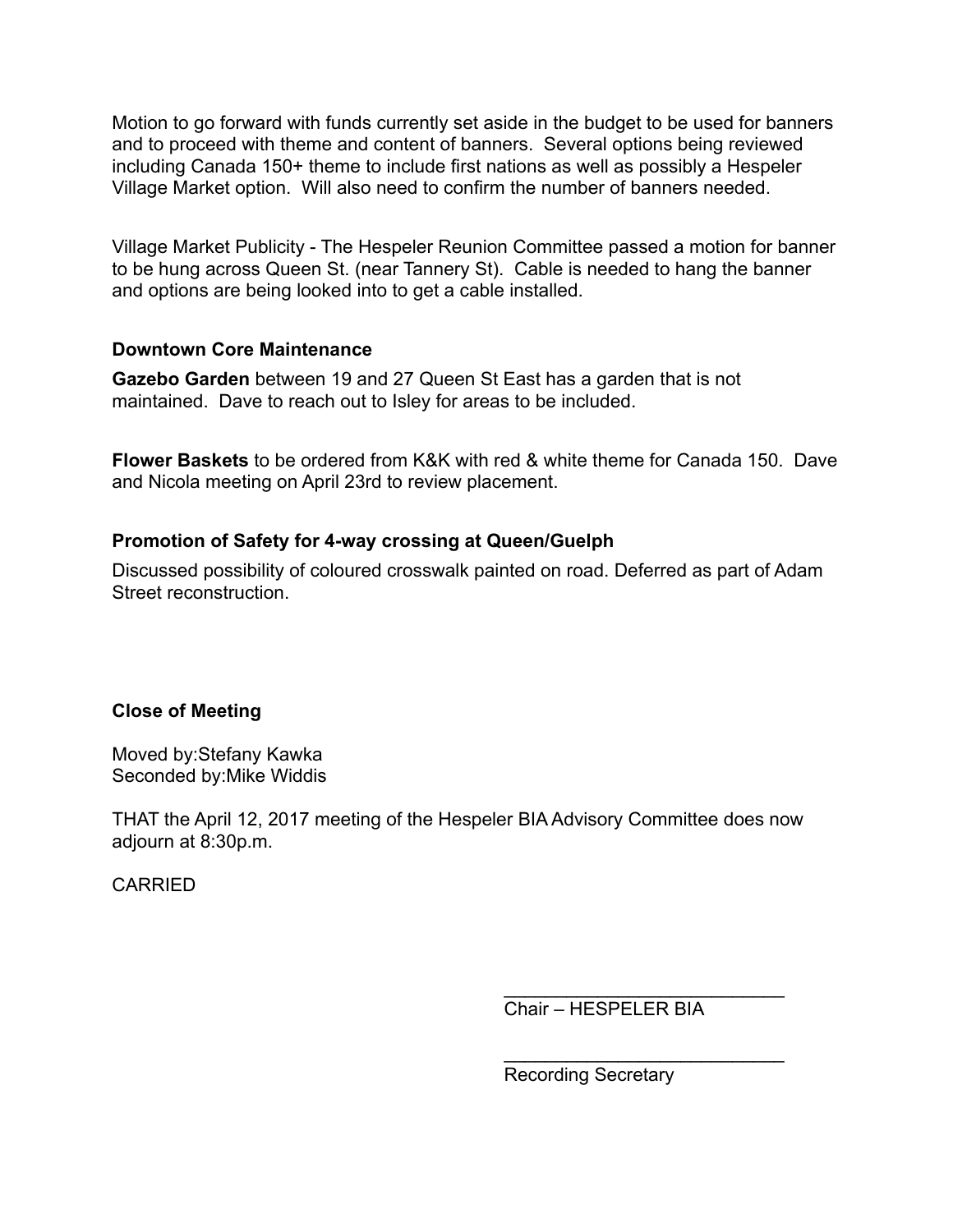

**Corporation of the City of Cambridge Hespeler Heritage Centre**

 **11 Tannery St E, Cambridge, ON May 10, 2017 6:30 p.m.**

**Committee Members in Attendance;** Stefany Kawka, Chair, Cory deVilliers, Vice Chair, Mike Widdis, Treasurer, Aaron Fisher, Executive Director, Valerie L'Abbe, Recorder, Kenn Norman, Dave Olson, Streetscape Liaison and Councillor Mike Devine

**Guests:** Justin Gomes

**Regrets:** Nicola Toon, Khalid Zaffar, Councillor Donna Reid, Trevor McWilliams, Staff Liaison

# **Meeting Called to Order**

The Chair, welcomed everyone present and called the meeting to order at 6:32p.m. and the meeting adjourned at 8:30p.m.

# **Approval of Minutes**

Moved by: Cory deVilliers Seconded by: Kenn Norman

THAT the minutes of the Hespeler Business Improvement Area Committee meeting of the April 11, 2017 be approved as written.

CARRIED

#### **Hespeler BIA Volunteer**

Justin Gomes joined the meeting. Justin works at Creme and has experience in web design and is looking to volunteer and assist with Hespeler BIA website and promotion of Hespeler on the BIA Facebook page. Valerie to provide a copy of the minutes to Justin each month so they can be uploaded to the BIA website.

#### **Website Update**

Justin provided an update that he has reviewed the website and corrected some minor issues. Need to add the new businesses and remove any businesses now closed.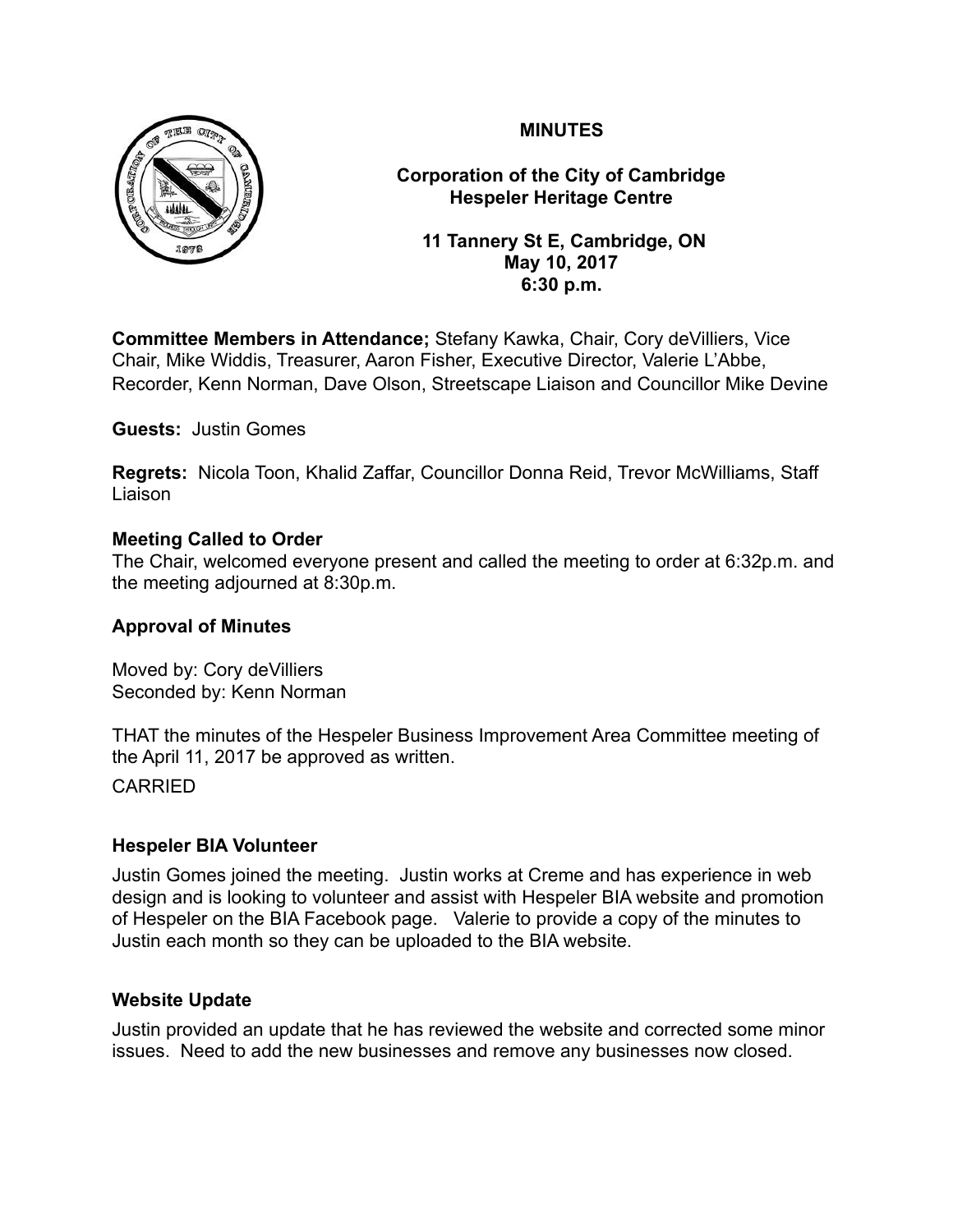#### **Correspondence**

Email contact list for Hespeler BIA members needs to be updated. Cory will review the current general membership email contact list and send it to Justin so we can have an updated master list to be used with mailchimp for future mailings.

#### **Garbage Collection**

Approached by a BIA member about garbage sitting out and not collected. All agreed that garbage is now being collected Monday thru Saturday. There is a garbage handout from the City of Cambridge that we can distribute as needed to all businesses. Aaron and Stefany to arrange for a copy of this handout to be available to share.

#### **Forbes Park Music Festival**

Dave Olson confirmed that the Galt Strokers Car Club is confirmed for Saturday July 8th as an addition to the Forbes Park Music Festival. There is room for 26 - 28 cars on Queen Street. Application has been submitted for street closure.

#### **Hespeler Pow Wow in August**

Possible plans with Conestoga College and KW Grassroots Pow Wow in Forbes Park. Potential dates are end of August 19/26th. Aaron provided update that the committee has applied for funding and the event is tentative and dependant on funding. No further updates at this time.

#### **Banners**

Banner design options reviewed to include a Canada 150+ theme. Suggestions and feedback provided to Aaron. Need final design approved by end of week and once finalized we need approval from the City. Aaron will get quotes from Sign Man, CanLight and Grand River Signage and to ensure Grommets on both sides. Application has dimensions and size requirements.

#### **Downtown Core Maintenance**

Aaron to reach out to Isley to confirm a 2017/2018 contract and confirm what will be included.

#### **Hespeler Village Market**

Stefany asked that we get an update from the market committee for next meeting. Market is set to open on Friday June 9th.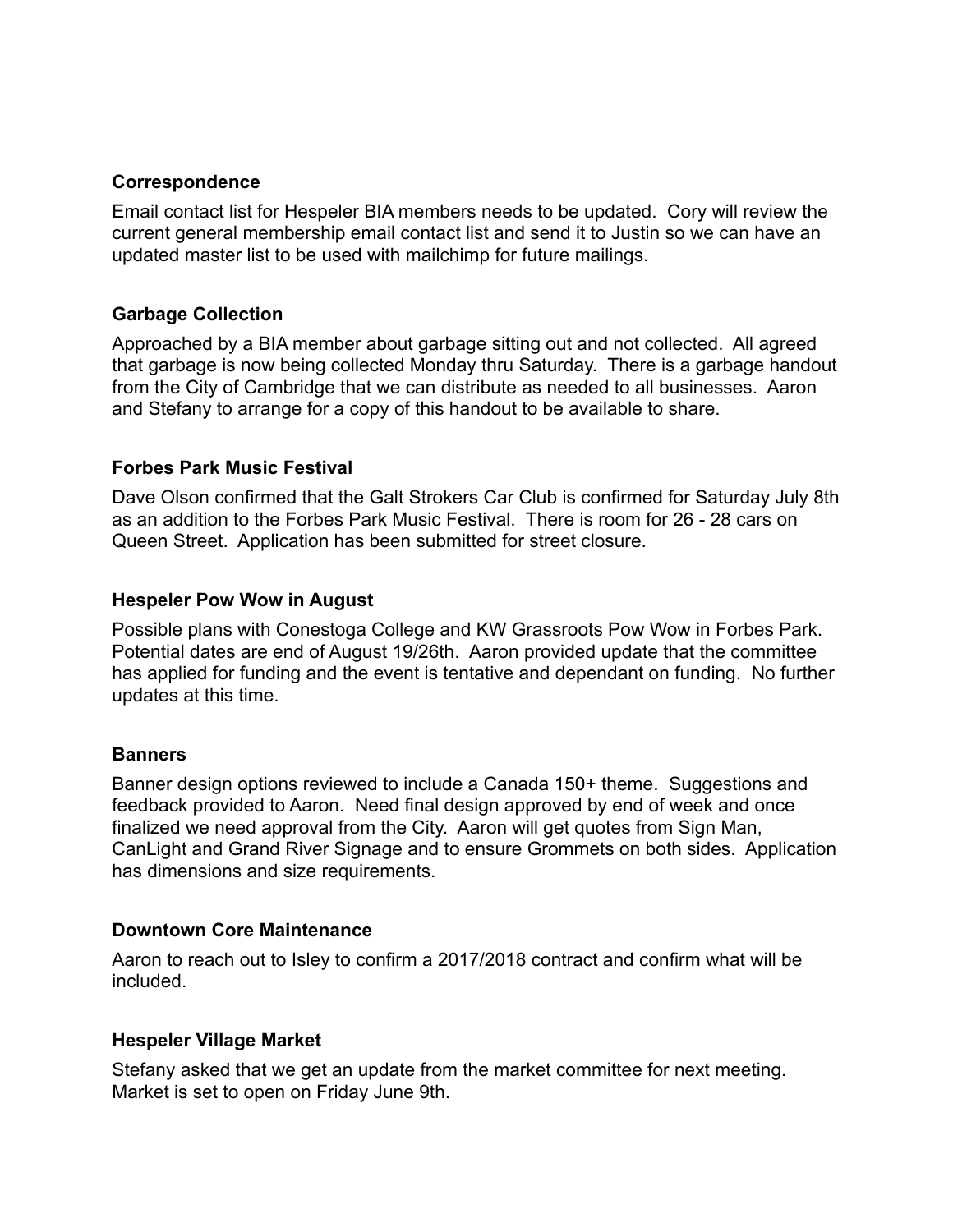### **Promotion of Safety for 4-way crossing at Queen/Guelph**

Reviewed possibility of coloured crosswalk painted on road for this intersection for increased safety and visibility. Region has advised it is not possible to have rainbow crossing but we can have a larger white cross walk. Must follow city guidelines. Need letter from Hespeler BIA recommending a pilot project for this intersection if we wish to proceed with a request for the possibility of a coloured crosswalk. Cory will set up a meeting with the region and City.

#### **Hespeler Village Sign at Groh Avenue**

Sign now in place at Groh Avenue. Review and recommendation to add a Hespeler Village sign at Townline and Ellis Road. Cory agreed to email the City to see about having a sign added at this location. Councillor Devine and Dave Olson will meet before next BIA meeting to review existing signage and any other signage recommendations.

#### **Sign Application**

A new sign application has been received for Hilborn & Konduros. Quote attached from Paul Thompson Signs. Sign application has been completed.

Motion that as the application stands now we recommend funding to 25% Should they wish to add lighting and other design elements, we would be open to adjusting the grant or additional amounts provided up to the maximum of \$1500. Approval of grant for 25% of the sign cost by all board members in attendance.

# **Close of Meeting**

Moved by: Stefany Kawka Seconded by: Mike Widdis

THAT the May 10, 2017 meeting of the Hespeler BIA Advisory Committee does now adjourn at 8:30p.m.

CARRIED

Chair – HESPELER BIA

 $\mathcal{L}_\text{max}$  , where  $\mathcal{L}_\text{max}$  is the set of the set of the set of the set of the set of the set of the set of the set of the set of the set of the set of the set of the set of the set of the set of the set of the se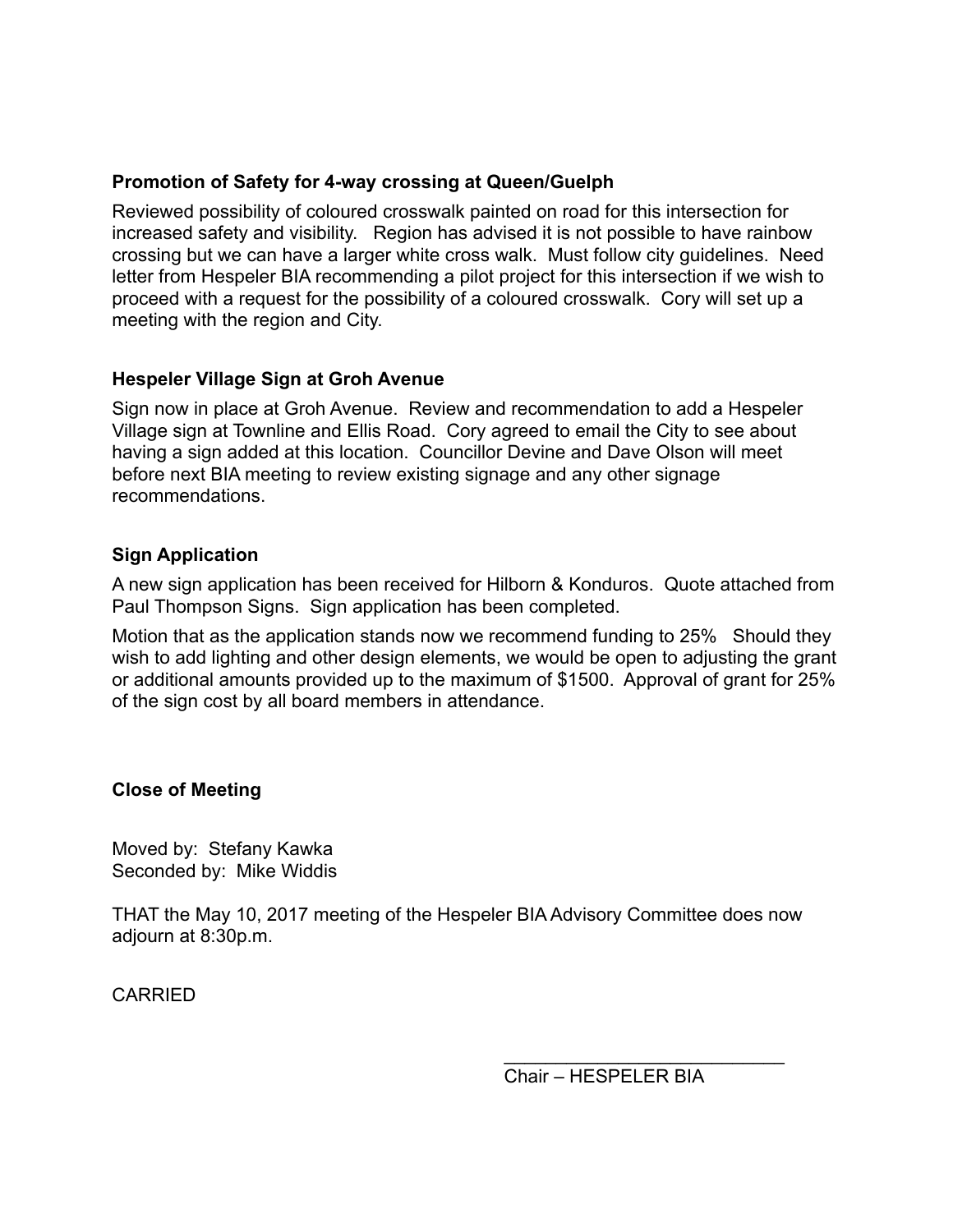Recording Secretary

 $\frac{\partial u}{\partial x^2} = \frac{\partial u}{\partial y^2} + \frac{\partial u}{\partial z^2} + \frac{\partial u}{\partial z^2} + \frac{\partial u}{\partial z^2} + \frac{\partial u}{\partial z^2} + \frac{\partial u}{\partial z^2} + \frac{\partial u}{\partial z^2} + \frac{\partial u}{\partial z^2} + \frac{\partial u}{\partial z^2} + \frac{\partial u}{\partial z^2} + \frac{\partial u}{\partial z^2} + \frac{\partial u}{\partial z^2} + \frac{\partial u}{\partial z^2} + \frac{\partial u}{\partial z^2} + \frac{\partial u}{\partial z^2} + \frac{\partial u}{\partial z^2}$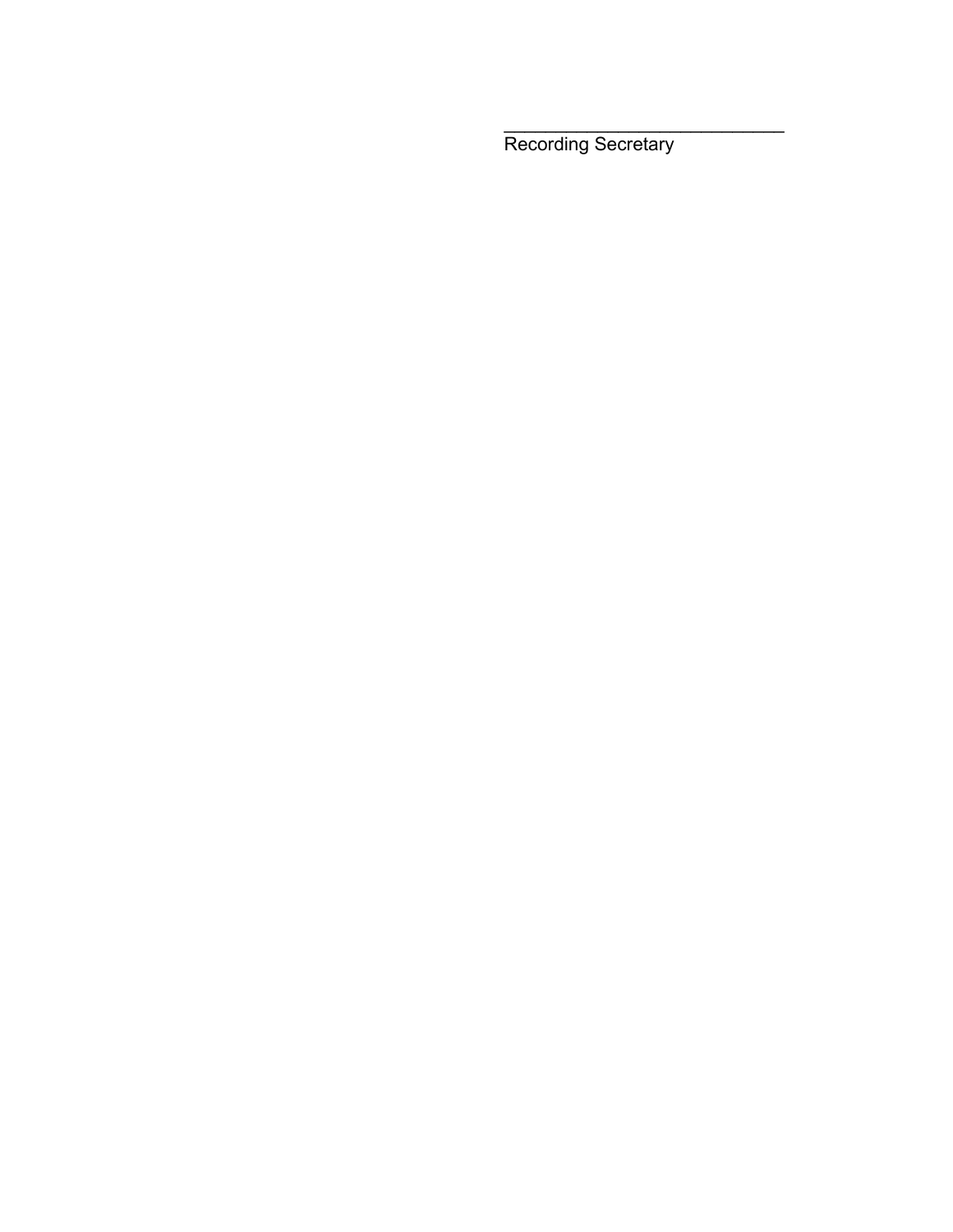

**Corporation of the City of Cambridge Hespeler Heritage Centre**

 **11 Tannery St E, Cambridge, ON July 12, 2017**

**Committee Members in Attendance;** Stefany Kawka, Chair, Cory deVilliers, Vice Chair, Aaron Fisher, Executive Director, Val L'Abbe, Recorder, Kenn Norman, Trevor McWilliams, Staff Liaison, Councillor Mike Devine, Councillor Donna Reid, Dave Olesen, Streetscape Liaison.

**Guests:** Jay Brown, Hespeler Spaces, Gord Whitney, Hespeler Village Market and Christina Restoule, Grassroots Pow Wow Committee.

**Regrets:** Mike Widdis, Treasurer, Nicola Toon, Khalid Zaffar, Larry Turner

# **Meeting Called to Order**

The Chair welcomed everyone present and called the meeting to order at 6:30 p.m. and the meeting adjourned at 8:40 p.m.

# **Approval of Minutes**

| Moved by:    | Cory de Villiers |
|--------------|------------------|
| Seconded by: | Kenn Norman      |

THAT the minutes of the Hespeler Business Improvement Area Committee meeting of the June 14, 2017 be approved as written.

# CARRIED

# **Correspondence**

KW Record reached out looking for comments on commercial vacancies and the credit given to landlords for long-term vacancies. Aaron directed them to Cory to provide his understanding of this issue and his opinion. Discussion about possibility of inviting the reporter to attend a BIA meeting if further opinions and feedback are required from the BIA board.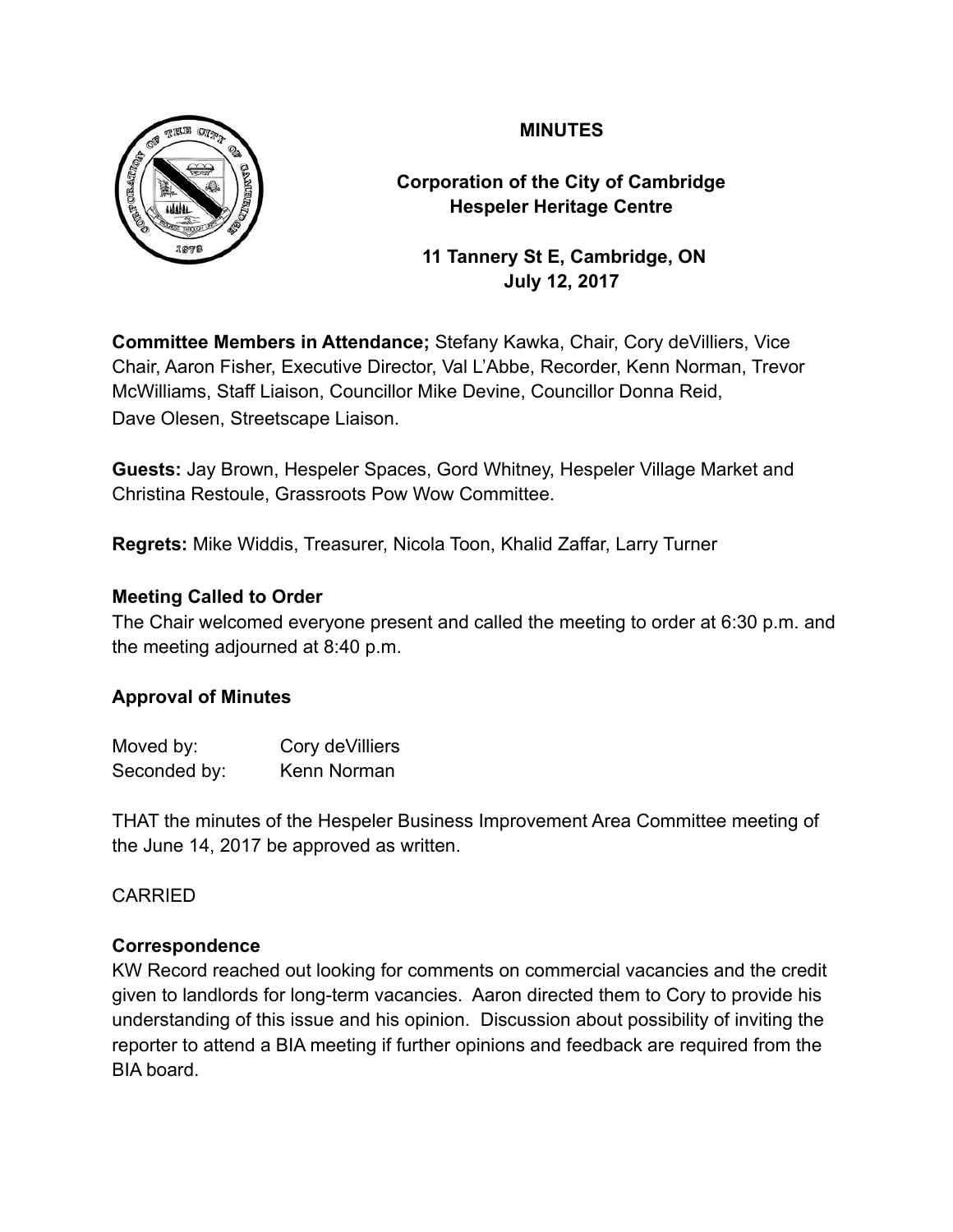### **Mailing List update**

Continuing to work on updating our mailing list. Cory identified that we have business owners on our mailing lists however several landlords are missing. Cory is working on finalizing and updating email contact information. Suggestion was also raised to gather a mailing list for community groups within Hespeler to help improve communications and awareness of events.

# **Social Media Update**

Cory reminded board members that we need more of a presence on social media. Reminder that BIA meeting minutes need to be on the website as well as the city website. Val will follow up with Justin to ensure minutes are posted. Justin was going to make sure that events are posted to the website. Local businesses need to be reminded to share events and updates with the BIA Facebook page @HespelerVillage as well as the BIA website (www.hespelervillage.com) so they can be shared.

# **Parking Working Group**

Latest update from the City is that some BIA members in Galt and Preston were unaware of existing regulations and how they would be changing. Council has agreed it would go back again for review and also host a public information forum with presentations tentatively planned for the fall.

# **Hespeler Core Area Parking**

Aaron suggested that Cory draft a letter that can be shared with the BIA membership as a reminder that parking on private property is not permitted and to include a reminder of the various short and long-term parking options currently available for both staff, business owners and clientele.

# **Treasurer Role**

Mike Widdis has advised that he needs to stop working as Treasurer due to work and family commitments. Main tasks are annual budget and summary for AGM. Minimal bookkeeping. Kenn has previous finance experience and has agreed to meet with Mike and review the various tasks. Communication to the BIA membership is needed to make all aware of the vacancy and plan to elect a new member at the November general meeting. As Kenn is overseeing the Treasurer role it was highlighted that there is a specific need for a member who can oversee all social media content.

# **August BIA Meeting Cancelled**

Due to board member vacations and inability for majority to attend, the August Hespeler BIA meeting is being cancelled. Meeting will resume in September.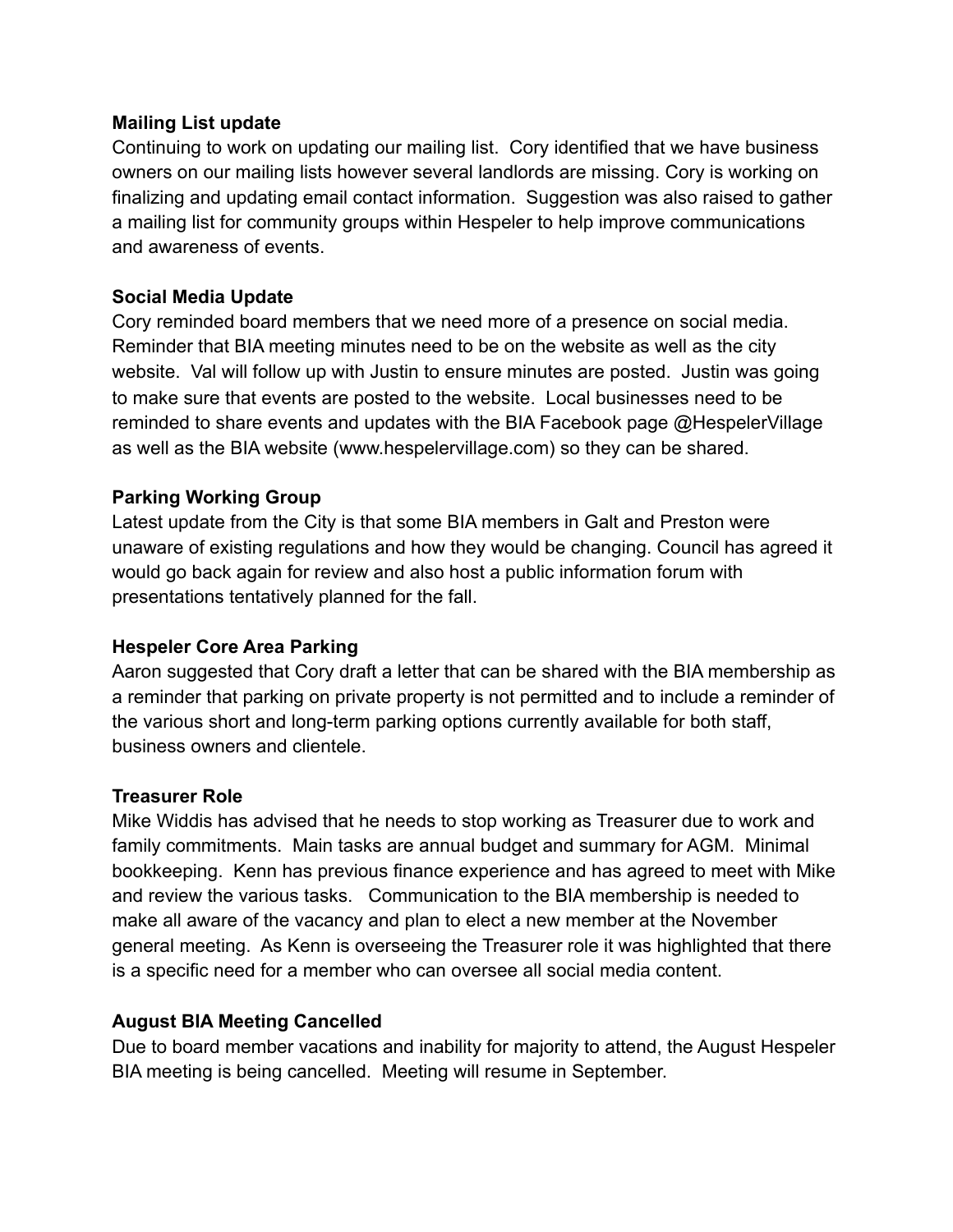#### **Forbes Park Music Festival**

Great weather and very good attendance at this year's event with positive feedback from visitors. Fashion History Museum had much higher attendance that day. Surveys were done at the event and 13% of attendees were from outside of Cambridge. The Galt Stokers Car Club have agreed to return next year along with the soap box derby on Adam Street. Plan to continue to extend the music festival out onto Queen Street. Dave mentioned that plans for next year include more signage to make visitors aware of the various activities.

# **Hespeler Village Market**

Update from Gord that overall the vendors are very happy. Seems to be steady traffic during market and businesses along Queen St are finding Fridays are now their busiest day of the week. All 25 stalls are booked for this Friday. Banners look amazing and provide more visibility and awareness. One challenge the committee is facing is a way to get volunteers to host barbeques in the gazebo as community fundraiser. Hespeler Spaces will host an activity table this weekend geared towards children's activities. Gord mentioned that the Market also needs volunteers to help with the Hespeler Santa Claus parade walking along the route handing out information.

#### **Hespeler Pow Wow in August**

Christina joined the meeting to provide an update on the Grassroots Pow Wow to be held in Forbes Park on August 19th. This will be the first Pow Wow in Cambridge. Grounds open at 10am with official opening ceremony at noon and closing ceremony at 6pm. A community potluck will be held at St. Andrews Church after close of event at 6pm. Information page on their website outlining what to expect, Pow Wow protocol, what to bring, etc. This will also be shared on the BIA Facebook page. Sponsors are still needed.

# **Core Maintenance, Banners & Flower Baskets**

Reminder to discuss banners/planters early in the new year. Dave advised that the banners and flower baskets have now been put up in conjunction with Dennis at the City*.* For next year we need more flower baskets and banners as some spots had to be skipped. Also banners must be 23" wide by 49" long to fit on the posts and if possible a baffle should be on bottom as well for stability. Dave is also looking into possibility of using past banners in different sections (ex. one set of banners along Tannery Street). Dave is working on a map to identify placement for banners and flowers and to ensure that nothing is hung by stop signs or intersections for safety and visibility. Smoking and need for butt receptacles has been raised to the board so we will look into possibility of ordering receptacles to collect cigarette butts to help keep the Gazebos and street clean.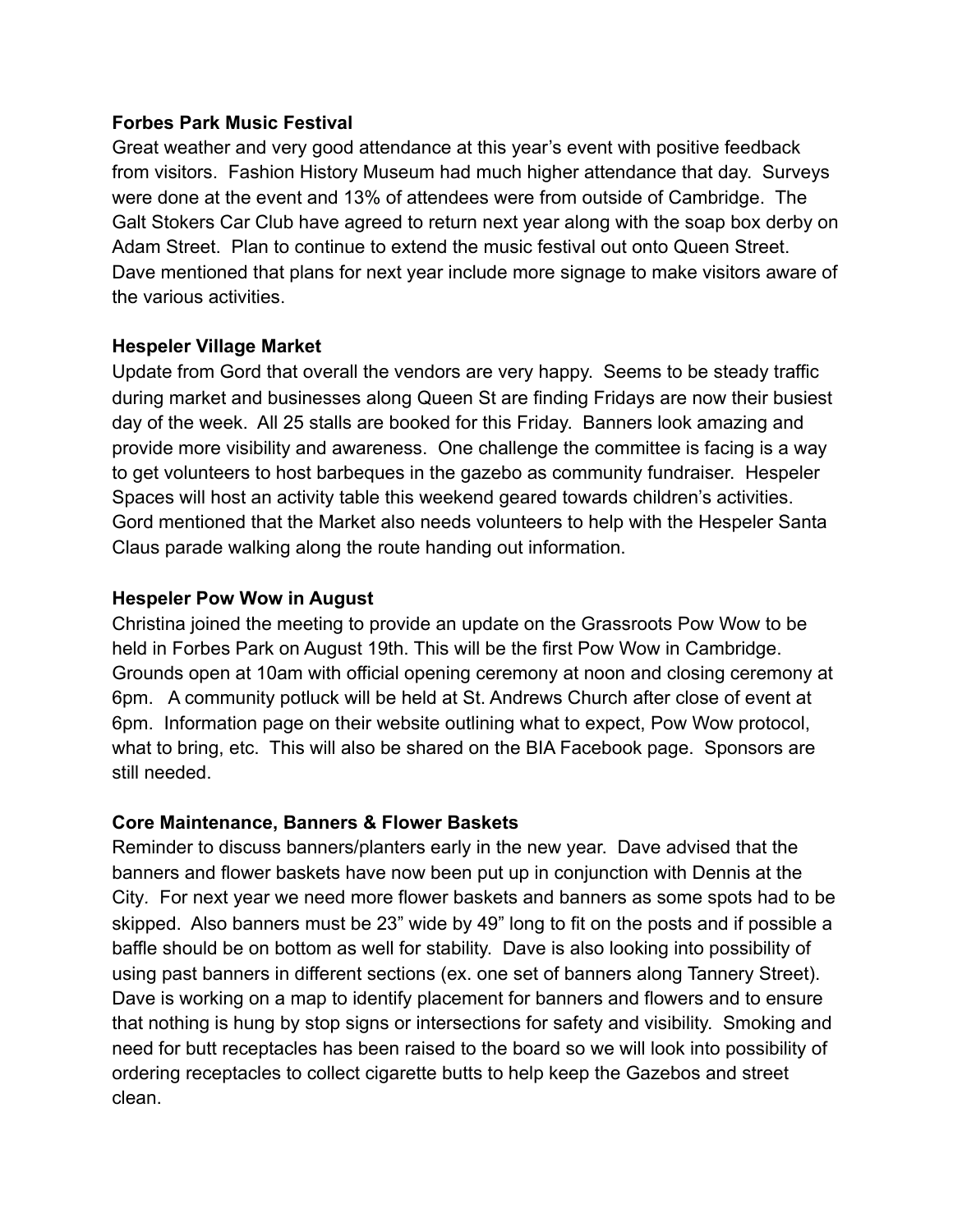# **Close of Meeting**

Moved by: Stefany Kawka Seconded by: Valerie Labbe

THAT the July 12, 2017 meeting of the Hespeler BIA Advisory Committee does now adjourn at 8:40p.m.

CARRIED

Chair – HESPELER BIA

 $\frac{1}{\sqrt{2}}$  ,  $\frac{1}{\sqrt{2}}$  ,  $\frac{1}{\sqrt{2}}$  ,  $\frac{1}{\sqrt{2}}$  ,  $\frac{1}{\sqrt{2}}$  ,  $\frac{1}{\sqrt{2}}$  ,  $\frac{1}{\sqrt{2}}$  ,  $\frac{1}{\sqrt{2}}$  ,  $\frac{1}{\sqrt{2}}$  ,  $\frac{1}{\sqrt{2}}$  ,  $\frac{1}{\sqrt{2}}$  ,  $\frac{1}{\sqrt{2}}$  ,  $\frac{1}{\sqrt{2}}$  ,  $\frac{1}{\sqrt{2}}$  ,  $\frac{1}{\sqrt{2}}$ 

 $\overline{\phantom{a}}$  , where  $\overline{\phantom{a}}$  , where  $\overline{\phantom{a}}$  , where  $\overline{\phantom{a}}$ 

Recording Secretary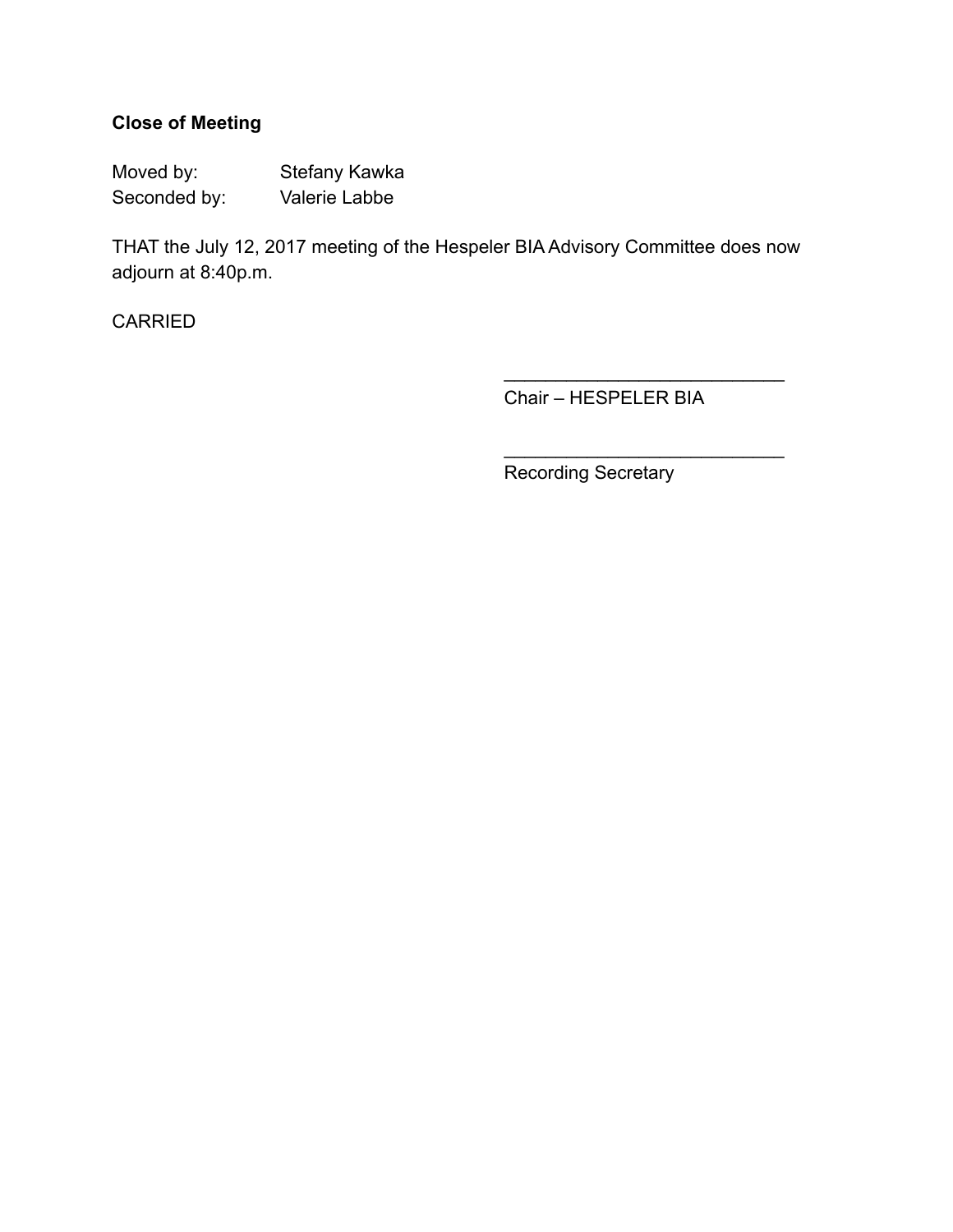

**Corporation of the City of Cambridge Hespeler Heritage Centre**

 **11 Tannery St E, Cambridge, ON August 9, 2017 6:30 p.m.**

No meeting this month due to vacations and board member availability so no minutes to post.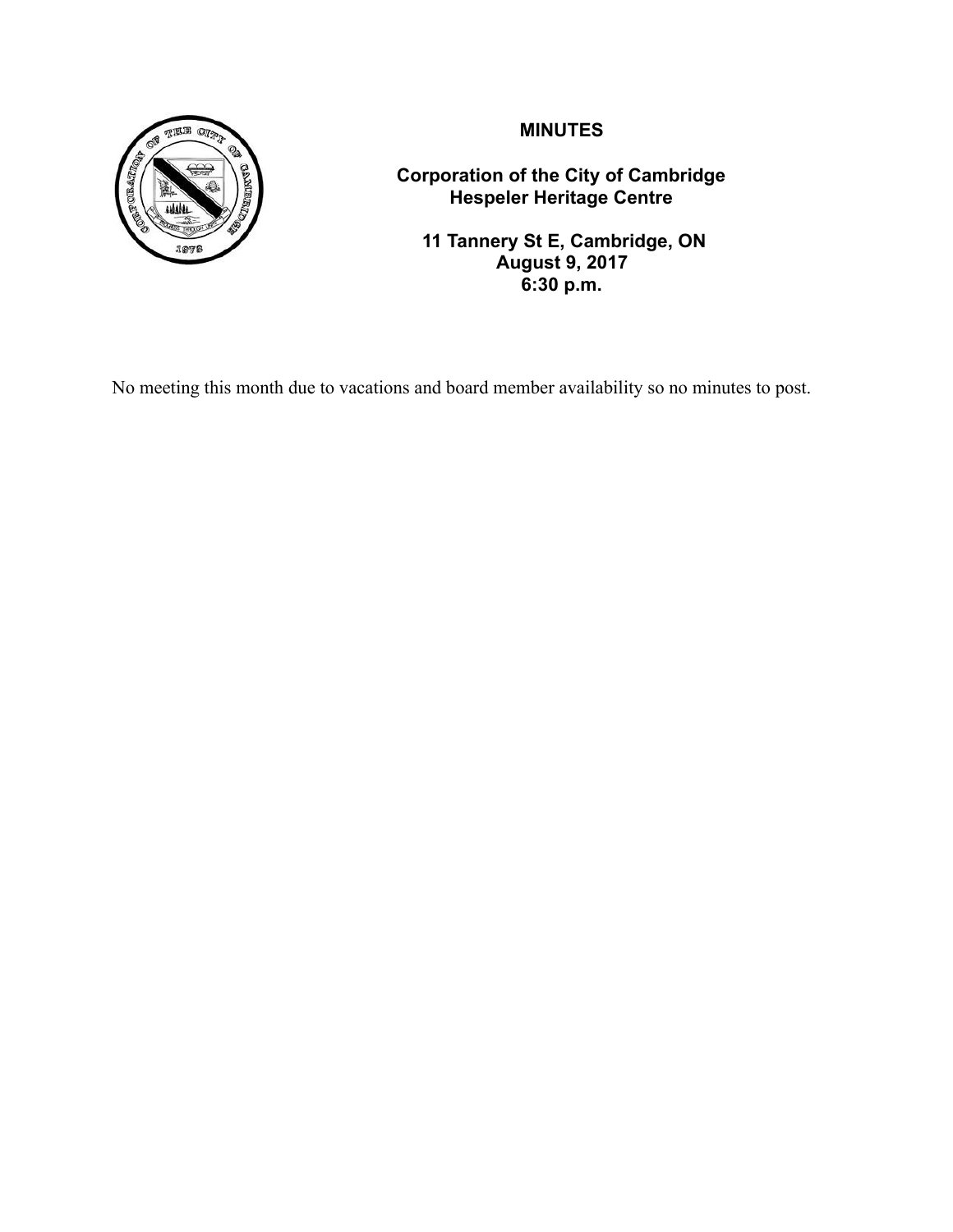

**Corporation of the City of Cambridge Hespeler Heritage Centre**

 **11 Tannery St E, Cambridge, ON Sept 13, 2017**

**Committee Members in Attendance;** Cory deVilliers, Vice Chair, Aaron Fisher, Executive Director, Val Labbe, Recorder, Kenn Norman, Treasurer, Nicola Toon, Khalid Zaffar, Trevor McWilliams, Staff Liaison, Councillor Donna Reid, Dave Olesen, Streetscape Liaison.

**Regrets:** Stefany Kawka, Chair, Councillor Mike Devine

# **Meeting Called to Order**

The Vice Chair welcomed everyone present and called the meeting to order at 6:37 p.m. and the meeting adjourned at 8:04 p.m.

# **Approval of Minutes**

| Moved by:    | Nicola Toon |
|--------------|-------------|
| Seconded by: | Kenn Norman |

THAT the minutes of the Hespeler Business Improvement Area Committee meeting of the July 12, 2017 be approved as written.

# CARRIED

# **Correspondence - Increasing Customer Traffic**

Former VP of Harry Rosen has approached a BIA member again looking to provide sessions for business owners around increasing customer traffic and marketing. Discussed possibility of having him attend a BIA social so he can provide an overview. Will provide option to sponsor a portion of the next General Meeting in November with option to present around the services he can provide to BIA membership.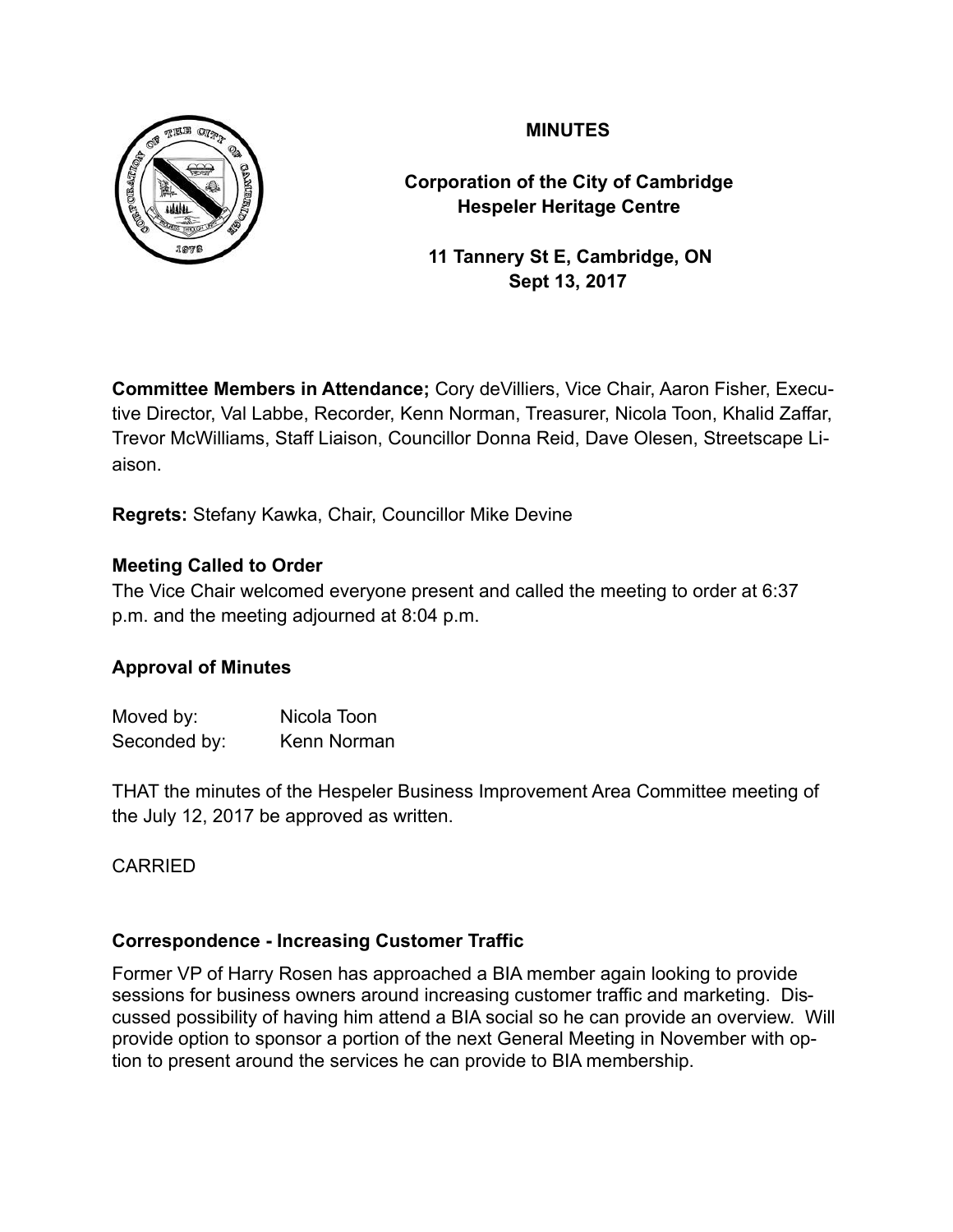# **Annual General Meeting (AGM) - November 8th**

The Annual General Meeting is confirmed for 6:30 pm on Nov. 8, 2017 to be held at Hespeler Spaces. Aaron will ensure that this is posted 30 days prior to the event and that an email communication goes out to all membership. Aaron will also let Hespeler general membership know that there is one open position on the BIA board as Mike Widdis has stepped down as Treasurer. Kenn Norman has agreed to take over this Treasurer role based on his previous financial experience. Going forward we hope to have board members responsible for specific tasks. At this point we have a gap with social media and event planning (ex. Facebook page) so hoping that someone with experience in those areas is interested.

# **Clean to the Core Maintenance Funds**

Dave provided an update around streetscaping and core maintenance. Dave is preparing a scope of work for Isley to sign off on including items such as power-washing the bridge on a monthly basis, spot-cleaning sidewalks periodically and removing weeds in grates around the trees. Dave is preparing scope of work for Isley to be provided at a future meeting.

Dave will reach out to Shannon Noonan, City of Cambridge to arrange with Cambridge Hydro for addition of an outlet on one pole on Queen West. For planters and banners in 2018, Dave recommended that Can-Lite be retained to strip off unneeded hardware on some poles where we cannot hang planters due to visibility etc. and to re-install the Hespeler beehive signs at the same time.

| Moved by:    | <b>Cory DeVilliers</b> |
|--------------|------------------------|
| Seconded by: | Nicola Toon            |

THAT we agree to set aside up to \$2000 for the streetscaping items presented by Dave Olesen.

# CARRIED

#### **Snowflakes**

To be installed by CanLite through the City of Cambridge. Snowflakes to be installed after Remembrance Day and to be removed mid-February. There are 30 snowflakes to be hung. Aaron will send Trevor McWilliams an email to confirm installation. Brackets are already on the poles ready for installation except for the three new snowflakes on order.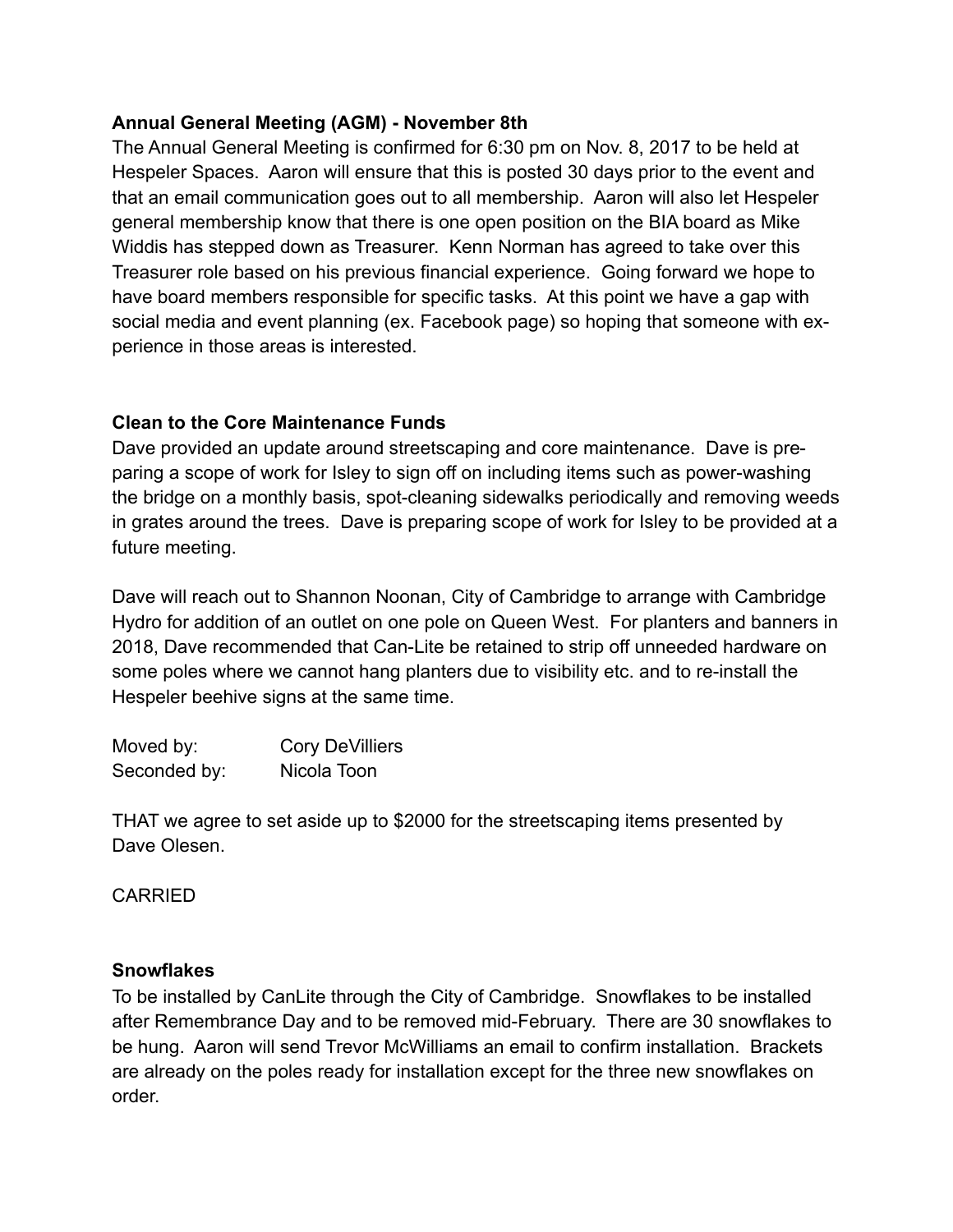#### **Lighting the Falls**

Suggestion raised again around possibility of lighting the falls with LED lighting. Trevor McWilliams suggested we check with the City to review feasibility of putting lights on the pole and to review what was done in Preston Central Park for Candyland. Justin and Aaron will oversee this project and obtain quotes and look into feasibility.

### **Street Closure for Harvest Festival**

Discussion around the street closure this Saturday Sept. 16th for the Hespeler Harvest Festival. Issues have occurred during past street closures with some visitors unsure of detour options. Suggestion going forward to make sure that street closures include detour signs as a best practice whenever possible. For this Saturday's event, Cory has agreed to loan some open house signs that can be used as detour signs on Tannery for visitors.

#### **Close of Meeting**

| Moved by:    | <b>Cory DeVilliers</b> |
|--------------|------------------------|
| Seconded by: | Kenn Norman            |

THAT the September 13, 2017 meeting of the Hespeler BIA Advisory Committee does now adjourn at 8:04 p.m.

# CARRIED

Chair – HESPELER BIA

 $\frac{\partial u}{\partial x^2} = \frac{\partial u}{\partial y^2} + \frac{\partial u}{\partial z^2} + \frac{\partial u}{\partial z^2} + \frac{\partial u}{\partial z^2} + \frac{\partial u}{\partial z^2} + \frac{\partial u}{\partial z^2} + \frac{\partial u}{\partial z^2} + \frac{\partial u}{\partial z^2} + \frac{\partial u}{\partial z^2} + \frac{\partial u}{\partial z^2} + \frac{\partial u}{\partial z^2} + \frac{\partial u}{\partial z^2} + \frac{\partial u}{\partial z^2} + \frac{\partial u}{\partial z^2} + \frac{\partial u}{\partial z^2} + \frac{\partial u}{\partial z^2}$ 

 $\mathcal{L}=\{1,2,3,4,5\}$ 

Recording Secretary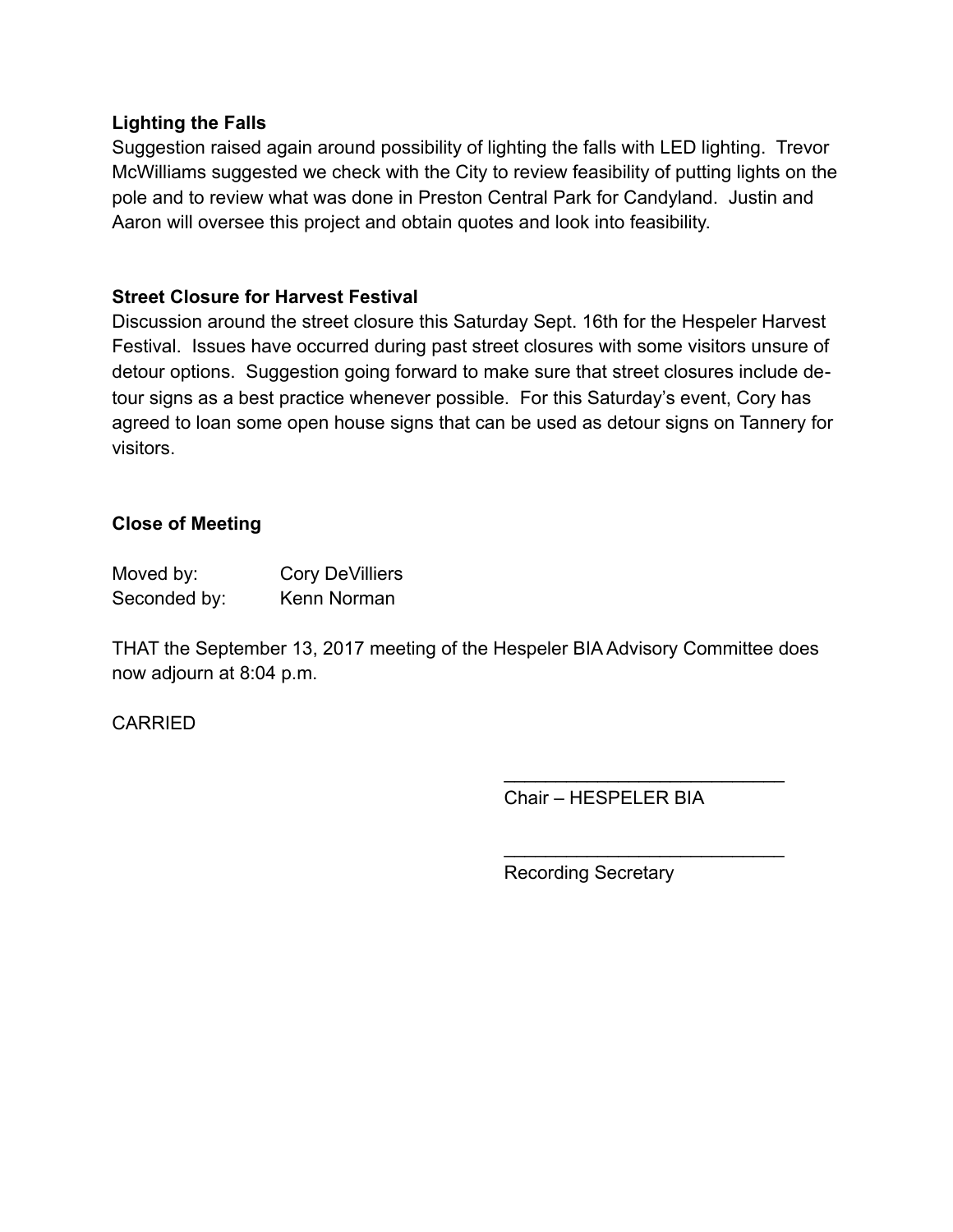

**Corporation of the City of Cambridge Hespeler Heritage Centre**

 **11 Tannery St E, Cambridge, ON October 11, 2017**

**Committee Members in Attendance;** Stefany Kawka, Chair, Cory deVilliers, Vice Chair, Aaron Fisher, Executive Director, Val Labbe, Recorder, Kenn Norman, Treasurer, Nicola Toon, Khalid Zaffar, Trevor McWilliams, Staff Liaison, Councillor Mike Devine, Dave Olesen, Streetscape Liaison.

**Regrets:** Councillor Donna Reid

# **Meeting Called to Order**

The Chair welcomed everyone present and called the meeting to order at 6:38 p.m. and the meeting adjourned at 8:04 p.m.

# **Approval of Minutes**

| Moved by:    | Cory de Villiers |
|--------------|------------------|
| Seconded by: | Kenn Norman      |

THAT the minutes of the Hespeler Business Improvement Area Committee meeting of the September 13, 2017 be approved as written.

# CARRIED

# **Parking Working Group**

City of Cambridge hosted a public information forum in September to provide updates around existing parking regulations and any changes in the three core areas.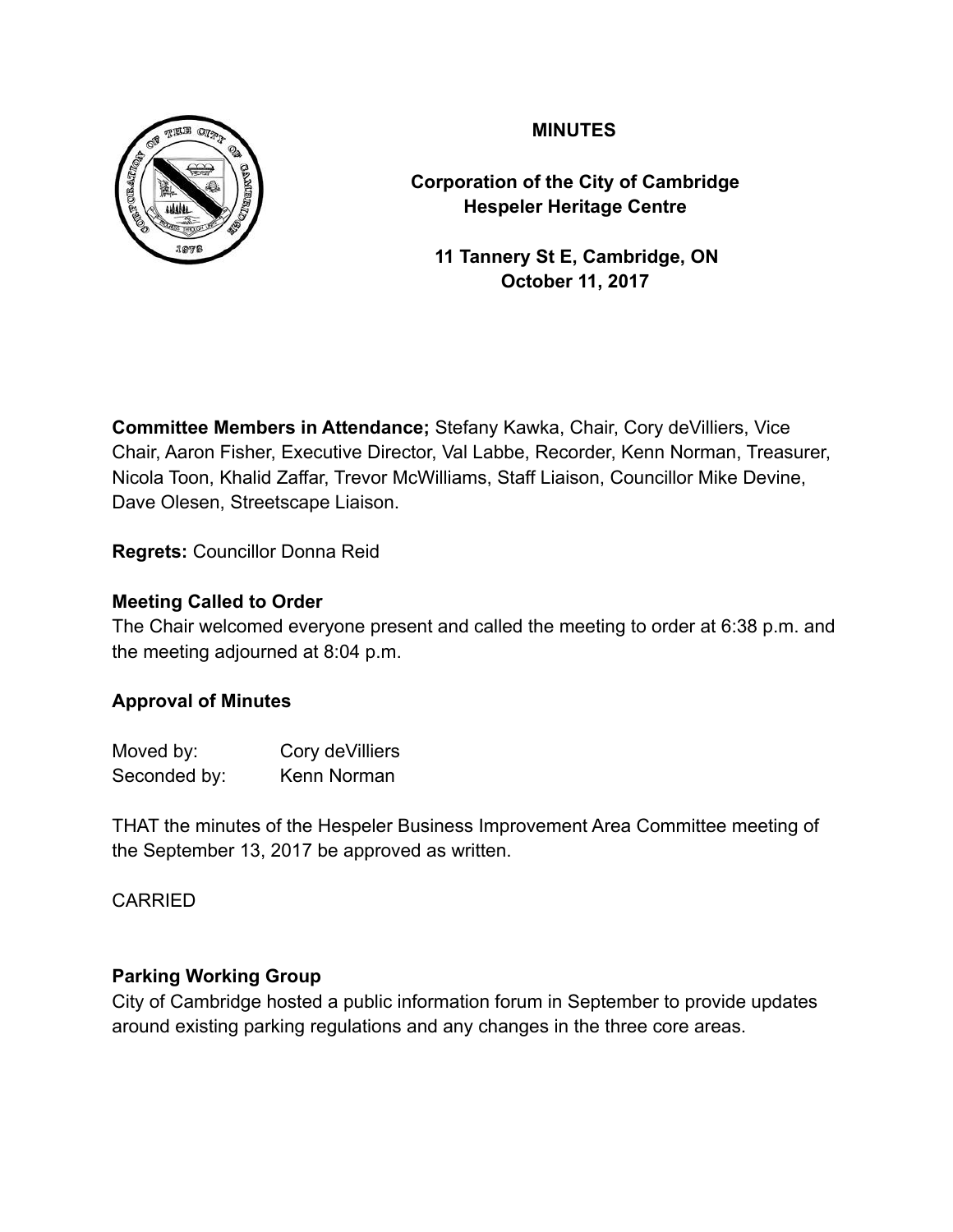#### **Traffic Challenges**

Concern raised to the BIA over traffic backing up daily at rush hour driving southbound on Guelph Avenue coming into the downtown core. There is a backup of traffic from Queen past Sheffield Street that seems to have started occurring when Adam Street was changed to a two-way street. Possible recommendation that a left-turn advance signal be added to reduce congestion. Agreement to inform Jeff Nyenhuis, City of Cambridge of this traffic issue so he is aware and can look into a solution.

#### **Hespeler Village Signage**

Hespeler Village sign now installed on Townline Road directing visitors to the Fashion History Museum and Hespeler downtown core.

# **Annual General Meeting**

Confirmed for November 8th at 6:30 pm at Hespeler Spaces. Email has gone out to membership to make sure all are aware of the AGM as well as the open position on the BIA board.

Update from Aaron that Justin from Creme is still interested in assisting with the BIA. As he is not a business owner or tenant he does not qualify for a position on the board but could assist on a volunteer basis.

Reminder to have all volunteers and new board members sign the Code of Conduct and non-disclosure documents that all current board members have signed.

# **Lighting the Falls**

Justin and Aaron met with a contractor who worked previously with the Preston BIA to get a quote and review possibility of re-installing the light over the falls and possibly other lighting options for the falls. One quote already received from Little Electric for a programmable light with ability to change to any of three colours Eight hours for programming included. Still waiting on second quote as comparison. Trevor requested copies of any quotes so he can review with City of Cambridge. Also a reminder from Trevor to include Jason Reeve, Manager of Community Services on any site visits so he can provide any input and feedback.